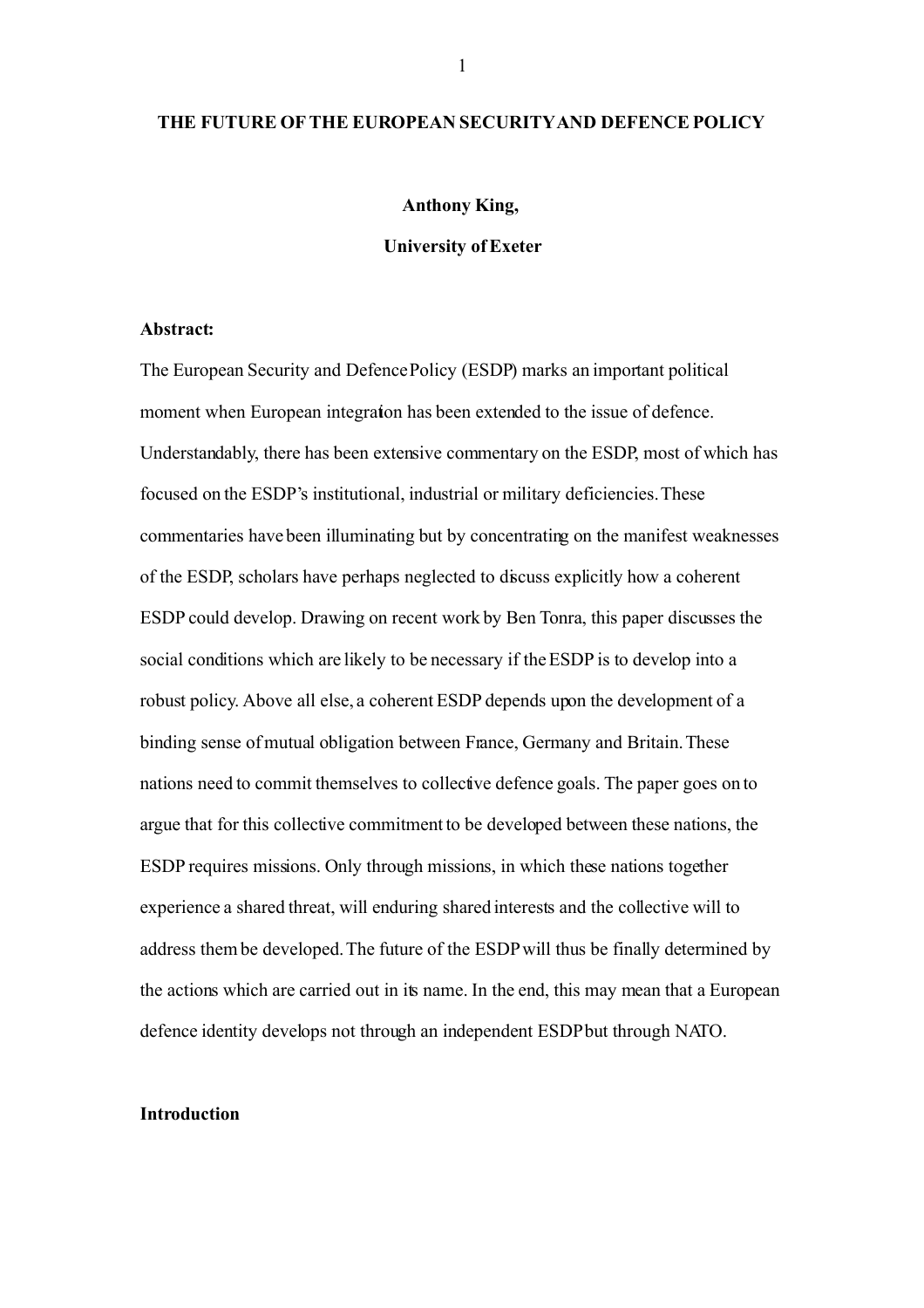The Common Foreign and Security Policy (CFSP) was developed as the second, intergovernmental pillar of the Treaty of European Union, signed at Maastricht in December 1991. However, the decisive moment for the development of the CFSP occurred when Britain finally committed itself to a common European defence policy. In 1998, Tony Blair announced his intention to contribute to the development of CFSP at Portschach and in December, at St Malo, the French and British governments formally tied themselves to co-operative military action.<sup>[1](#page-21-0)</sup> As a result of this announcement, the European Defence and Security Policy (ESDP) was developed as a specific programme within the CFSP and was ratified at the Treaty of Nice in 2000. The European Defence and Security Policy denoted a quite dramatic shift in European defence orientation. It committed the Union to the 'Headline Goal' of a European Rapid Reaction Force by [2](#page-21-1)003.<sup>2</sup> This would consist of a force of 60,000 troops, deployable anywhere within the world within 60 days, capable of fulfilling the Petersberg tasks and sustainable for a year.<sup>[3](#page-21-2)</sup> The ESDP has effectively created a European Defence Community for the first time, some fifty years after the initial efforts to create a union foundered. Given the potential political importance of the ESDP, there has been understandably extensive discussion about it in the academic literature. Commentators have focused on the implications of the ESDP for transatlantic relations<sup>[4](#page-21-3)</sup>, the development of an industrial policy in relation to it<sup>[5](#page-21-4)</sup>, its military and political deficiencies<sup>[6](#page-22-0)</sup> and its institutional structure.<sup>[7](#page-22-1)</sup> The problem is that although it is implicit in their discussions, few commentators describe explicitly how the ESDP can be developed into a coherent and robust policy. Commentators not unreasonably focus on the weaknesses of the ESDP rather than it possible future.

In a recent paper about the CFSP, however, Tonra has illustrated at a theoretical level how the ESDPmight develop. Drawing on sociology, Tonra rejects the notion that humans interact on the basis of rational self-interest, seeking in every instance to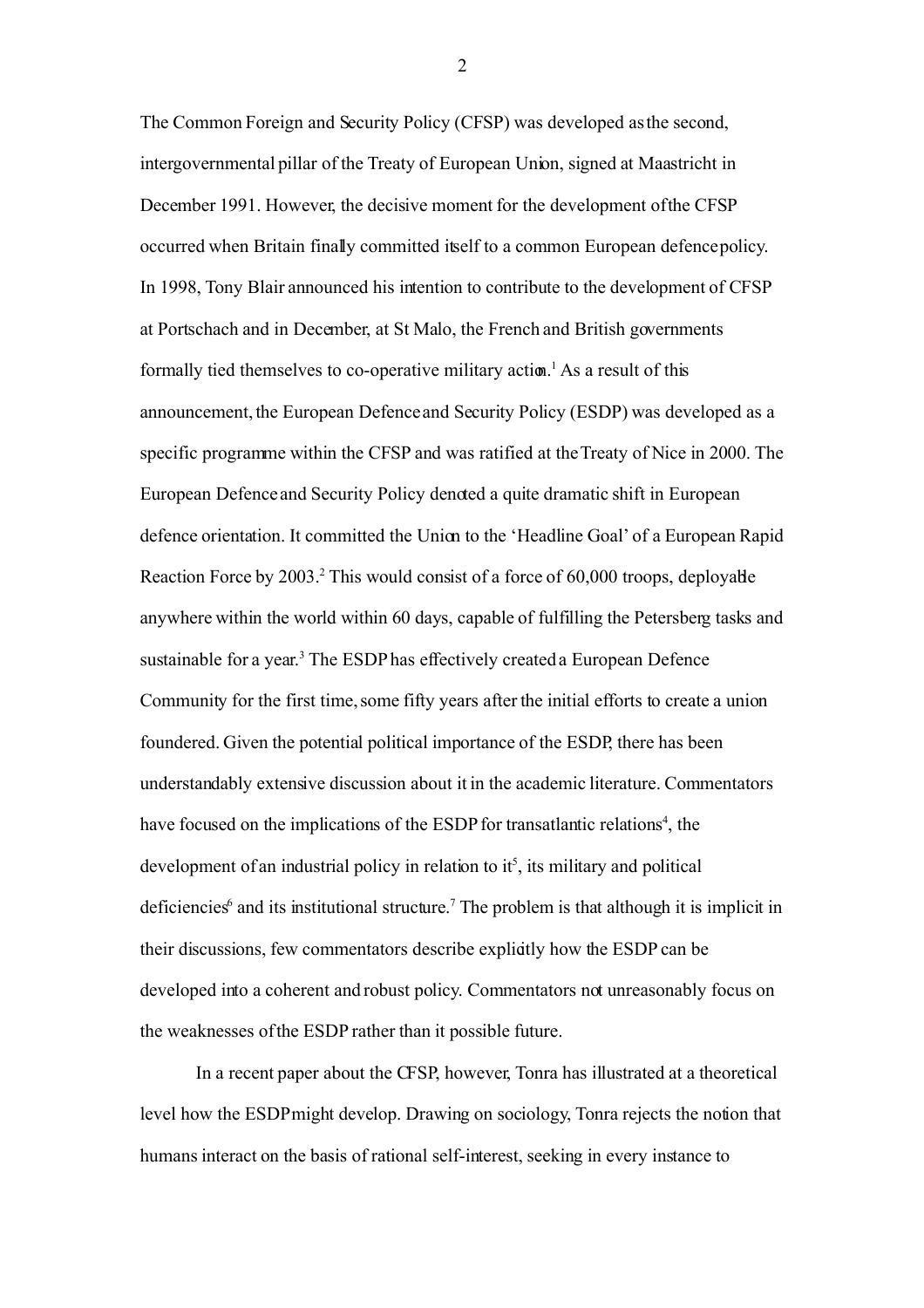maximise their individual preferences. In fact, in the course of interaction, humans form social groups. As members of these social groups, humans are together able to produce collective goods which are not available to them as individuals. So indispensable are these collective goods that humans typically prioritise group interests and goals above their own private self-interests. The benefits of collective goods are a powerful incentive for co-operating with others rather than pursuing a self-interested course of action. However, the group also has a sanction to ensure that group members contribute and do not merely free-ride on others. The group can exclude those who are regarded as non-contributors from the collective benefits of membership. Given the importance of collective goods to human existence, the threat of exclusion is an effective means of enjoining members prioritise collective interests and contribute to the group. Tonra's work on the CFSP applies this sociological insight to the processes of European integration. He highlights the way that the intergovernmental bargaining process transforms the perceptions and understandings of those politicians involved in it. 'The creation of this common information pool and language contributes crucially to the identity change in national foreign policies as a result of their participation in EPC or CFSP'. [8](#page-22-2) Tonra notes that in Denmark and Ireland, the CFSP placed core foreign policy interests under pressure and contributed to their redefinition.<sup>9</sup> Self-interested national bargaining was transformed into collective action.[10](#page-23-0) As they became active members of the CFSP, Ireland and Denmark oriented themselves to the needs of the group because the collective goods it offered were not available for these states when they acted independently. Significantly, the negative sanction of exclusion also operated on these members states. Denmark and Ireland committed themselves to these collective goods out of concern for their political standing with the European Union. If they rejected the CFSP outright refusing to contribute in any way to it, they would be excluded from its benefits and from other benefits of being part of the European Union. Member states,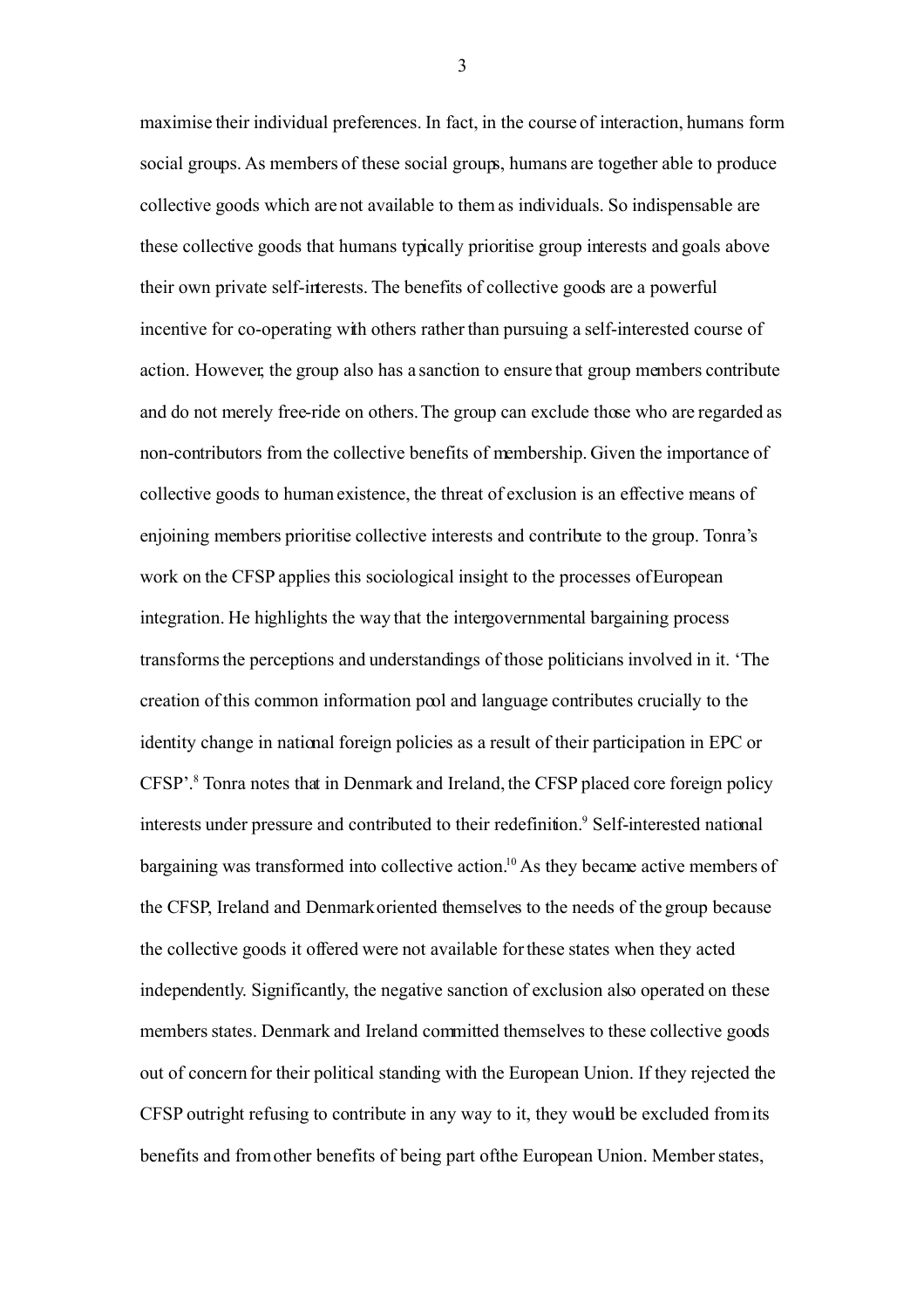aggrieved at their recalcitrance over the CFSP, might marginalise them from other group discussions and would limit their access to the collective goods which the European Union created for its members. In this way, Tonra illuminates the way member states commit themselves to collective goals and mutually compel each other to contribute to the collective good. Through interaction in policy discussion, European member states are able to establish certain common goals beneficial to all. Member states orient themselves mutually to these goals and are able to force each other to contribute to them with the threat of being excluded from the group and the benefits it offers. Only contributing group members can benefit from the collective goods which membership brings. Tonra applies the universal sociological process in which collective goods are produced and access to them restricted to contributing group members to the CFSP.

Tonra's sociological approach to the CFSP is illuminating and can be applied to the ESDP. The ESDP will be a meaningful policy only insofar as the member states collectively commit themselves to the stated shared goals. As Tonra noted of the CFSP, if the ESDP is to be a meaningful policy, the collective benefits of the ESPD must sufficiently attractive that member states are prepared alter their own individual goals and force structures to attain them. Member states will only change their individual policies, if they are dependent upon collective action for the delivery of critical security interests. Member states must feel themselves compelled to contrbute to the ESDP because the collective security which it offers is vital to their interests. In this situation, the sanction of exclusion will also be a powerful motivation. States will seek the approbation of other group members and will want to avoid being shamed as noncontributors since this will lead to marginalisation and exclusion from collective security goods.<sup>[11](#page-23-1)</sup> For a viable collective security policy to develop in Europe, the social process of group formation which Tonra describes must take place within the ESDP.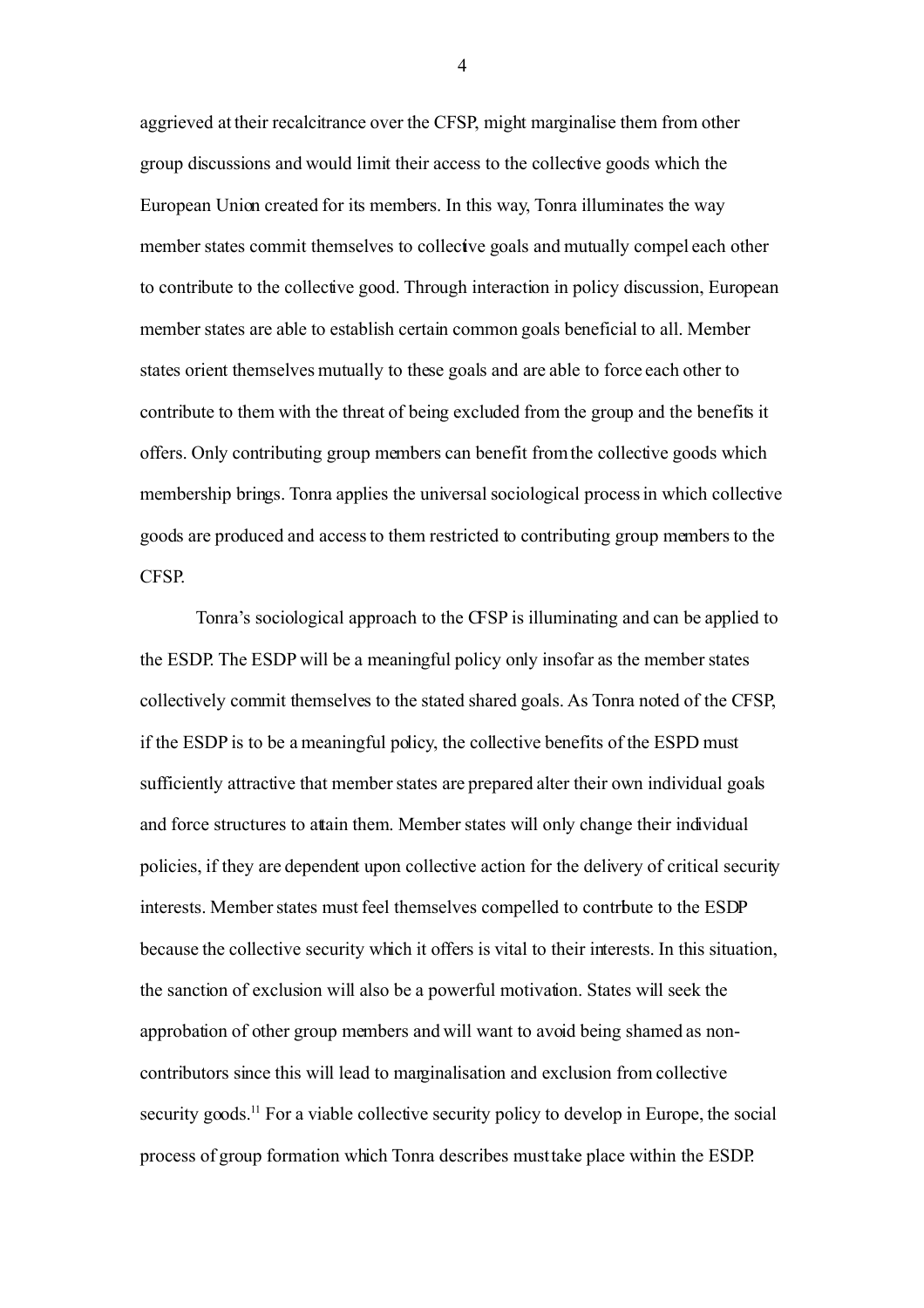European member states need to recognise that security can be delivered only by cooperative action and that exclusion from the collective project would be individually disastrous. If security can be delivered in another way so that there are no significant individual costs incurred for being outside the ESDP, this policy will be a dead letter.

### **A European Strategic Concept?**

Although the ESDP is a European venture, many commentators emphasise the central dynamic in the development of European defence policy; the tri-lateral relationship between Britain, France and Germany. While smaller nations, such as Italy, Spain and Holland, have considerable armed forces, any feasible ESPD has finally to be built around Britain, France and Germany; this is the decisive European security triangle.[12](#page-23-2) Thus, in considering the future of the ESDP, it is ultimately necessary to focus on whether these three major European powers can co-operate sufficiently closely to produce a distinctively European defence capability. In 1999, Germany, France and Britain held a trilateral meeting shortly before the 19 October European Council in Ghent and again in London on 4 November.<sup>[13](#page-23-3)</sup> Further summits were held in late 2001, in October 2003 and, most recently, a mini-summit (which will be discussed in more detail below) was held in Berlin in February 2004.[14](#page-23-4) While the summits have offended the smaller excluded powers, they constituted important social processes when these three member states increasingly committed themselves to shared security interests. That commitment to shared interest is critical to transforming these member states from independent states into active members of a group, in the manner Tonra describes. Significantly, since the end of the Cold War but especially after the Kosovo crisis of 1999, Britain, France and Germany have moved towards increasingly compatible strategic concepts; they are beginning to recognise important areas of shared security. All three nations recognised that territorial defence of Western Europe has been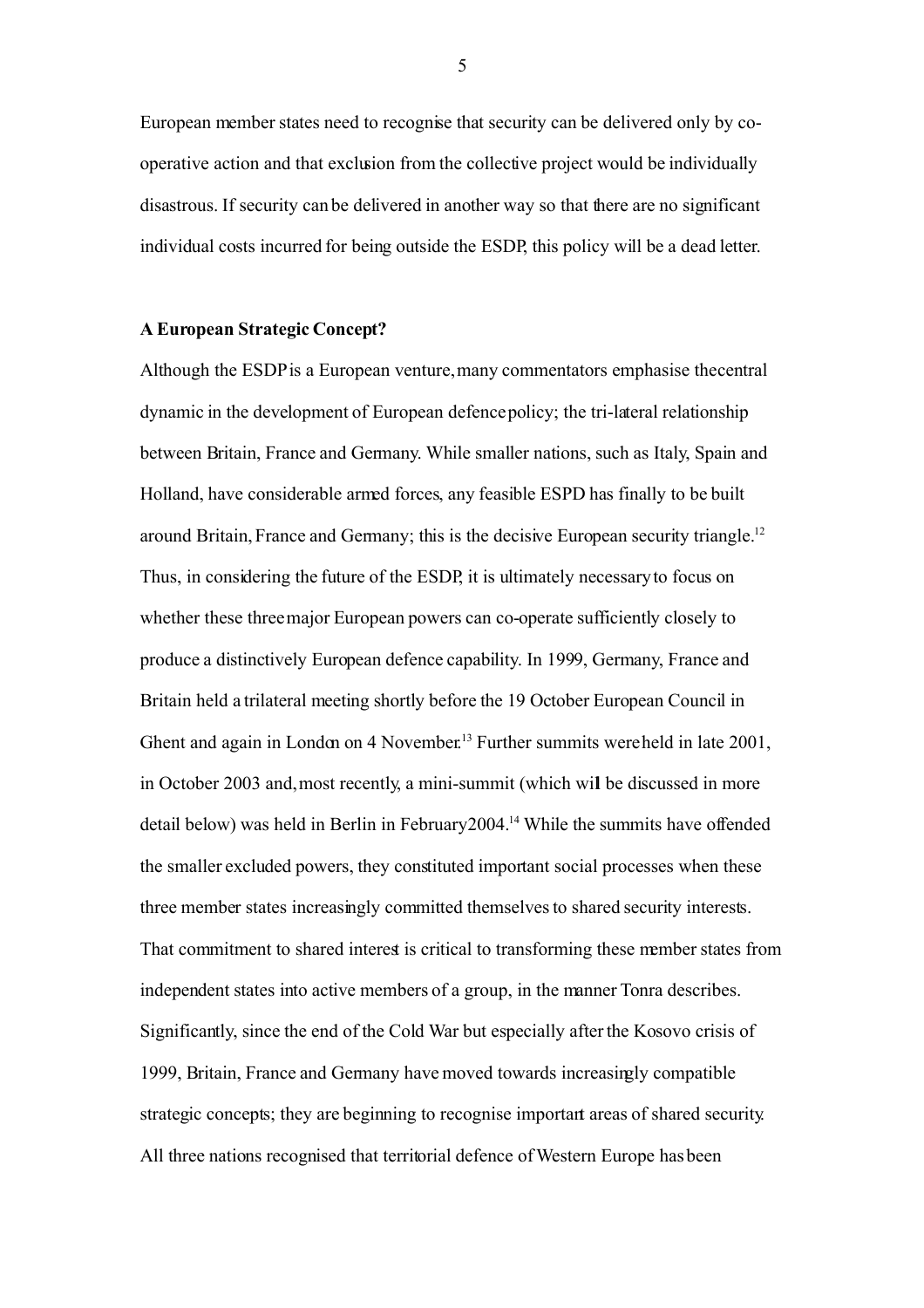superseded by the need to project power against the threat of terrorism and failing states. As Peter Struck, the current German minister of defence has noted: 'The security of Germany is also defended in the Hindu Kush'.[15](#page-23-5) Recognising their collective interests, Germany, France and Britain have developed a broadly similar strategic concept. Indeed, this strategic convergence has been formally recognised by the European Union with the publication of the European Security Strategy.<sup>[16](#page-23-6)</sup>

Although Atlanticist, Britain has adopted a more European perspective since the late 1990s as the St Malo declaration decisively demonstrated. It is notable that in Bosnia, Britain opposed the United State's lift and strike policy, while in Kosovo Tony Blair insisted that a ground option had to be available in order to make air-strikes credible.[17](#page-24-0) Britain's strategic concept is moving closer to those of it European partners. Significantly, although France remains Europeanist, it too has begun to alter its strategic orientation. In the late 1990s, France finally reconciled itself with NATO's command structure after a thirty year breach.<sup>[18](#page-24-1)</sup> Although this rapprochement stalled somewhat between 1999 and 2003, France has recently committed 1700 troops to the new NATO Response Force, in which senior French officers will have command positions.<sup>[19](#page-24-2)</sup> France no longer rejects NATO automatically as an example of US hegemony over Europe and is drawing together in a series of bilateral and multilateral military projects with Britain and Germany. As various commentators note, France is changing its traditionally unilateralist approach to defence, accepting that multinational deployments – unconscionable in the past – will become the norm in the future.<sup>[20](#page-24-3)</sup> Of the three major European member states, Germany's strategic concept is changing the most.<sup>[21](#page-25-0)</sup> Although Germany is, like Britain, deeply committed to NATO and the United States, it increasingly recognises the growing relevance of a potentially independent European defence capability for global force projection. Germany's special history now increasingly demand global interventions for the sake of peace and stability as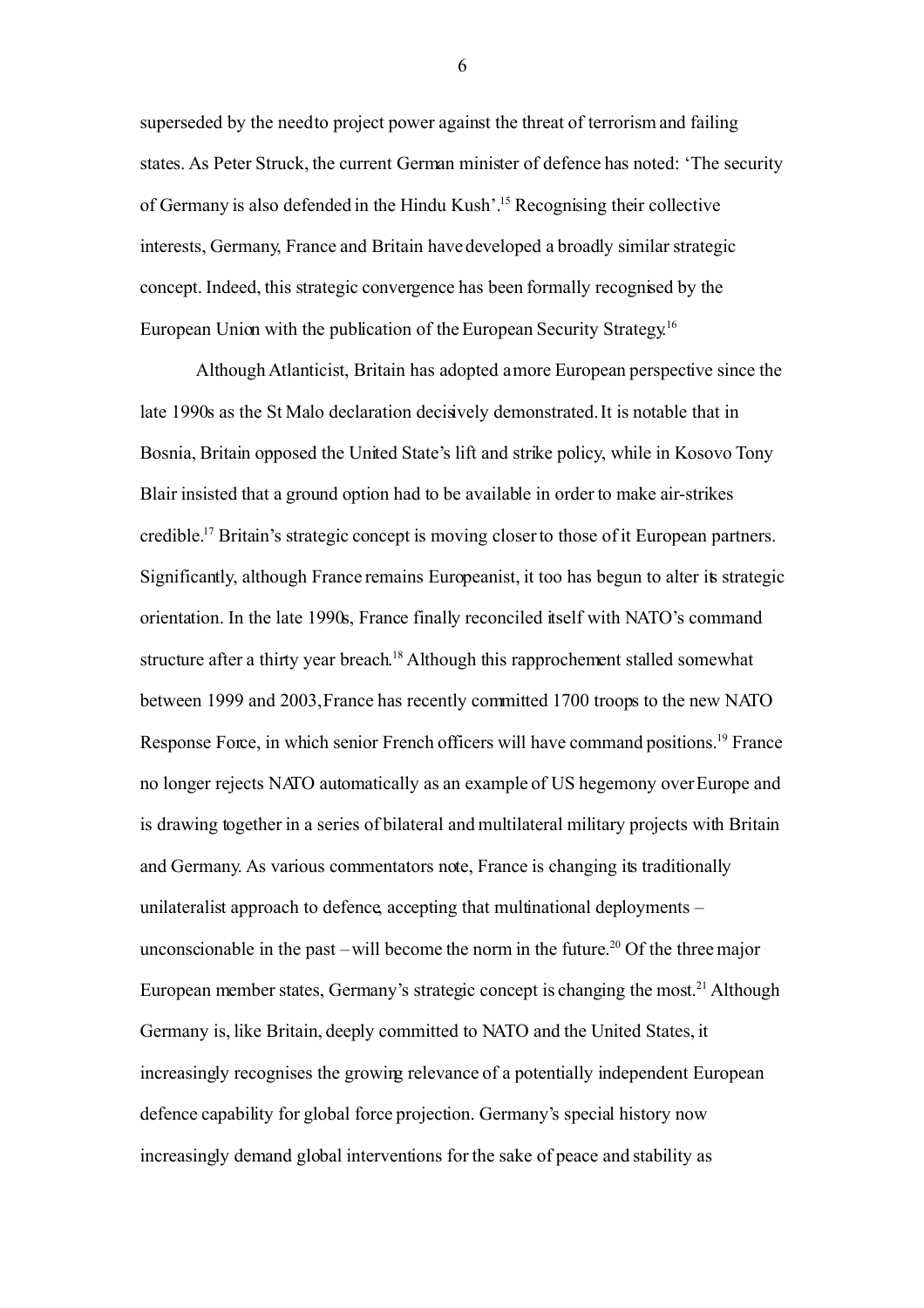deployments during the Kosovo crisis in 1999 and again to Afghanistan in 2002 demonstrated.[22](#page-25-1) Indeed, although Gerhard Schroeder insisted that under no circumstance would military deployment to Iraq be legitimate, Peter Struck, recently suggested at a NATO conference that it is not inconceivable that Germany might deploy troops to Iraq under a future UN mission.[23](#page-25-2) Germany, France and Britain still pursue their foreign, security and defence policies independently of each other and have significant interests which are not mutually shared, as the Iraq war demonstrated. Nevertheless, France, Germany and Britain are converging on a strategic consensus if not a precise strategic concept. As Tonra noted of the CFSP, as social interaction between these three powers increases, they are adapting their individual strategic concepts towards a more common, collective vision.

### **Common Force Structures**

The ESDP was itself fundamentally a result of the failures of European defence capabilities in Bosnia and subsequently in Kosovo. Europe's collective shortcomings has driven Germany, France and Britain together, forcing them to recognise their shared security and defence interests. From the 1990s, it became clear that no single European member state unilaterally possessed the necessary military forces to be politically effective at a global level. Thus, despite the difficulties of international co-operation on arms production and procurement as joint ventures like the A400M transport plane and the Eurofighter demonstrate, EU member states have begun to develop acommon arms policy. EU States have committed themselves to the Organisation for Joint Armaments Cooperation (OCCAR) and signed the Letter of Intent signifying their intention to cooperate further on arms development. Since the 1990s, there has been a conscious attempt to offset economic pressures and to produce interoperability which will improve Europe's military capability. This constitutes the initial stage of group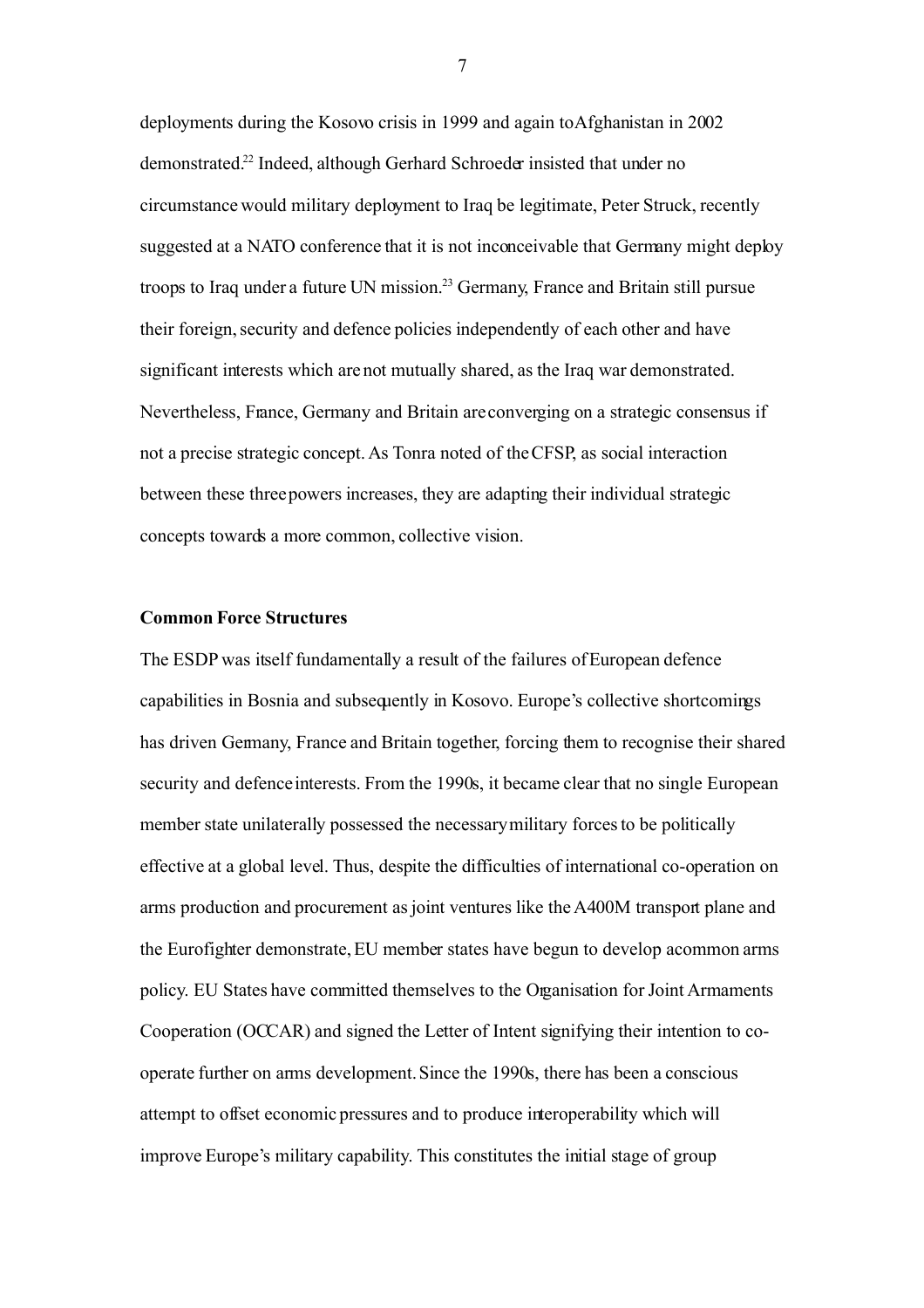formation which Tonra described. The critical question is whether Britain, France and Germany can create sufficiently dense social relations so that their collective interests converge further and they are mutually able to enjoin each other to address them.There is some evidence that these member states are beginning to orient themselves consciously to collective goals.

Significantly, there have been some important changes to European force, structures, especially in France and Germany. The performance of French troops in the Gulf – and the dismay which it evoked in the French military and in the government - led to the publication of the 1994 'Livre Blanc' which outlined military reform.<sup>[24](#page-25-3)</sup> Following this, Jacques Chirac announced in 1996 that the French military would be converted to an all-volunteer force by the 2002 and initiated the Military Planning Act as the legislative framework in which this transformation would take place. France's Military Planning Act has sought to re-orient the French strategically and doctrinally. Significantly, Jacques Chirac has explicitly announced that the British armed forces are the model towards which France should strive.<sup>[25](#page-25-4)</sup> France is now deliberately imitating Britain so that it can contribute effectively to the ESDP. France is recognising that collective security from which France will benefit individually will be assured only if it actively contributes to this emergent European axis. Moreover, France will only influence the direction of collective security policy by acting as a willing and constructive member of this group.<sup>[26](#page-25-5)</sup> It is in France's individual national interest to reform itself in line with collective goals. By contributing to the emergence European defence axis, France can help establish a social group which can deliver a collective good – effective military capability – which is becoming impossible for France to guarantee for itself. As Tonra noted, because France is increasingly dependent on the collective security which the emergent military axis offers, it is willing to transform itself in line with the requirements of this group. France is actively reforming its force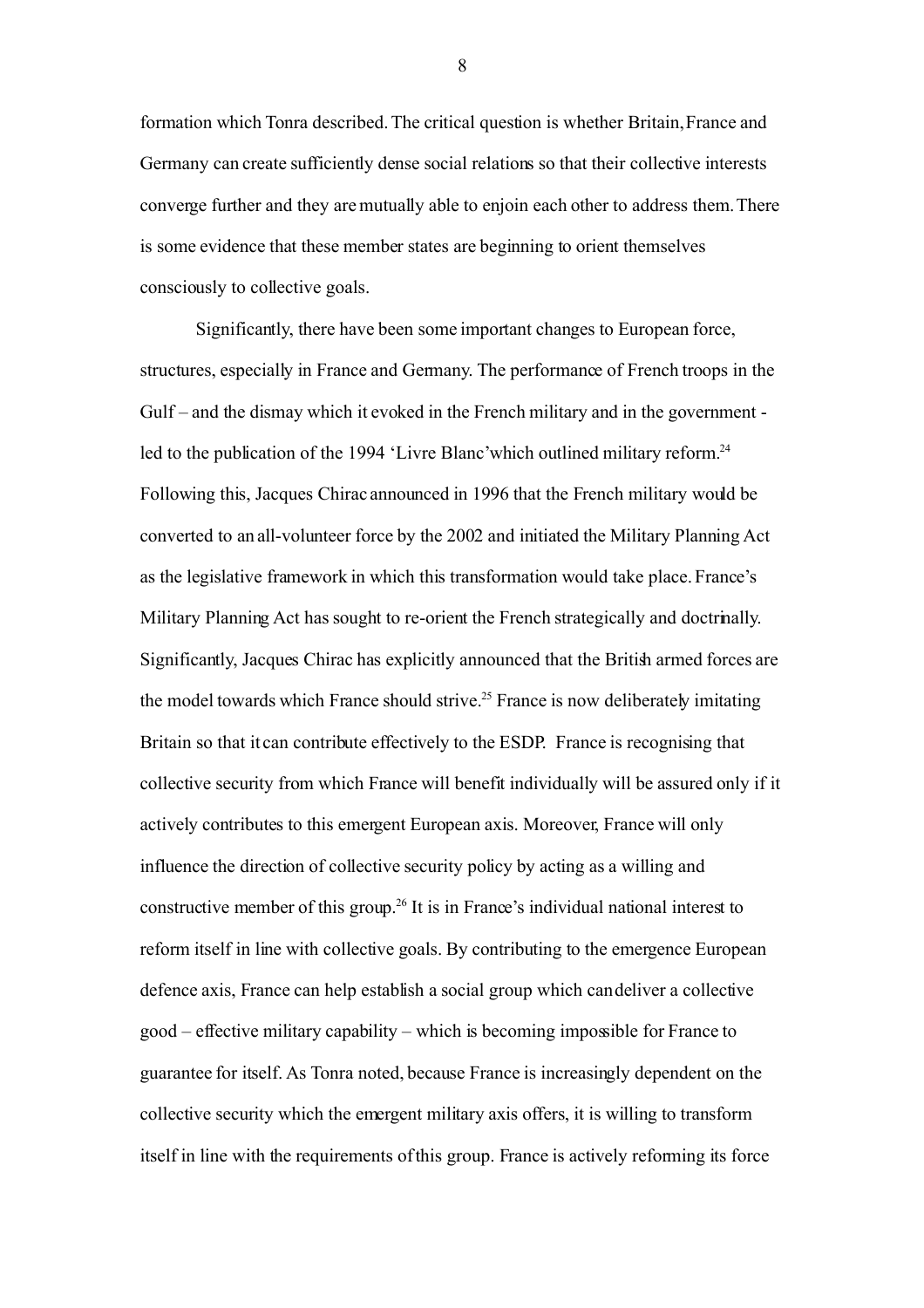structure in line with collective needs precisely because it cannot do without the collective good – security – which Europe offers.

Following the Scharping reform programme, the Bundeswehr is undergoing similar changes. The recently down-sized 240,000-strong Bundeswehr is currently being divided into the three tiers consisting of a 35,000-strong reaction force, a 70,000 stabilisation force and a 135,000 support force.<sup>[27](#page-25-6)</sup> This triadic force structure is a reformulation of the traditional Cold War Bundeswehr structure of an intervention force, a main defence force and a 'basic military organisation' dedicated to territorial defence in the face of a new strategic threats. Interestingly, Scharping's reforms and the Weizsaecker and Kirchbach reports on which they were based stressed that the Bundeswehr need to be more 'Bundnisfaehig'; the German armed forces had to be more capable of contributing to the multinational alliances of which they were part.<sup>[28](#page-25-7)</sup> The Bundeswehr must become more interoperable with other nations. One of the driving forces behind the reform of the Bundeswehr has been the inability of Germany' armed forces to sustain operational alliances with other key partners in NATO and in Europe. Germany can remain a respected and influential member of these international alliances only insofar as it transforms its Bundeswehr in line with collective needs. Like France, Germany's internal reforms reflect the process which Tonra noted of Ireland and Denmark. The group of which Germany wishes to be a member is compelling Germany to transform itself so that it can contribute to collective goals if Germany wants to continue to receive the shared benefits of membership. Germany's contributions to KFOR in Kosovo and to ISAF in Afghanistan demonstrate its increasing commitment to its European partners. It is interesting that Germany has also contributed to the NATO Response Force, demonstrating its commitment to the production of the highly mobile and deployable forces which will be essential to a robust ESDP.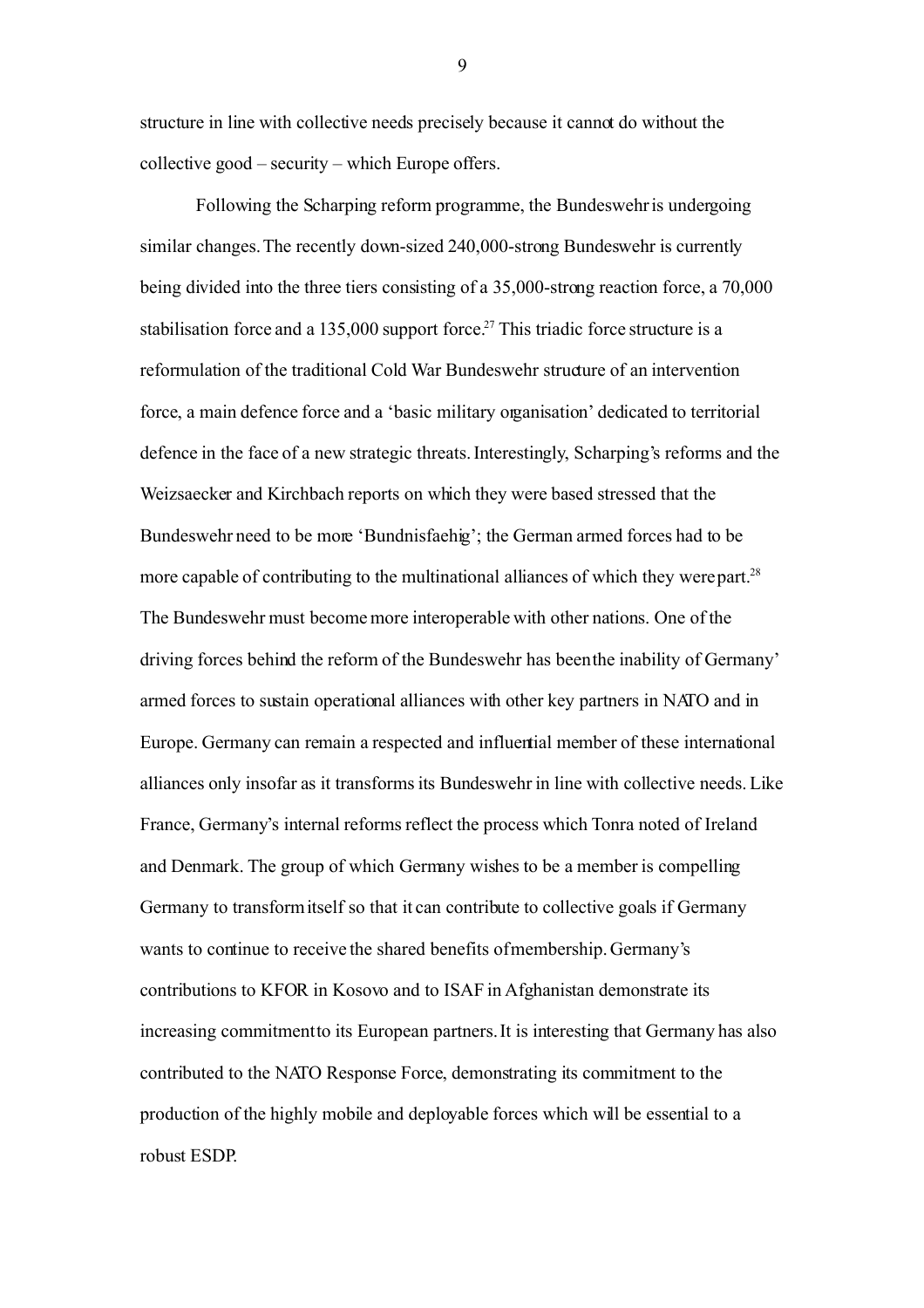# **Missions[29](#page-26-0)**

In the light of strategic and economic changes, Britain, France and Germany have mutually influenced each other into altering their respective strategic concepts and force structures. The question is now whether this axis can be deepened and strengthened. There is an obvious route open to the three major powers here. Social groups are effective when their members contribute to the collective goals from which all subsequently benefit. Members are most likely to contribute fully to collective goals when the threat of exclusion from the group is likely to be catastrophic for the individual. Then individual and group interests are indistinguishable. Consequently, social groups tend to be most solidary when they come under serious external economic or political – and above all military – pressure. In the face of external aggression which may threaten the very existence of individual members, it will be in their immediate interests to contribute fully to the group. Exclusion – on the grounds that a member is not contributing sufficiently – would be disastrous in such a situation. Faced with this sanction, in almost every historical circumstance, group members have been willing to contribute to the group in order to enjoy the security which it offers as a collective benefit. It is noticeable that under the threat of the Axis Powers in the Second World War, the Allies collectively developed prodigious military capabilities extremely rapidly. The dynamics of group action suggest that the most effective way of creating a robust ESDP is for European member states – and above all the triple alliance of France, Germany and Britain – to conduct serious military missions together. On these missions, the collective interests of these states will be necessarily unified and these states and their militaries will be forced to contribute to collective goals if missions are not to fail with serious consequences for each state. The future of the ESDP lies, consequently, in its mission.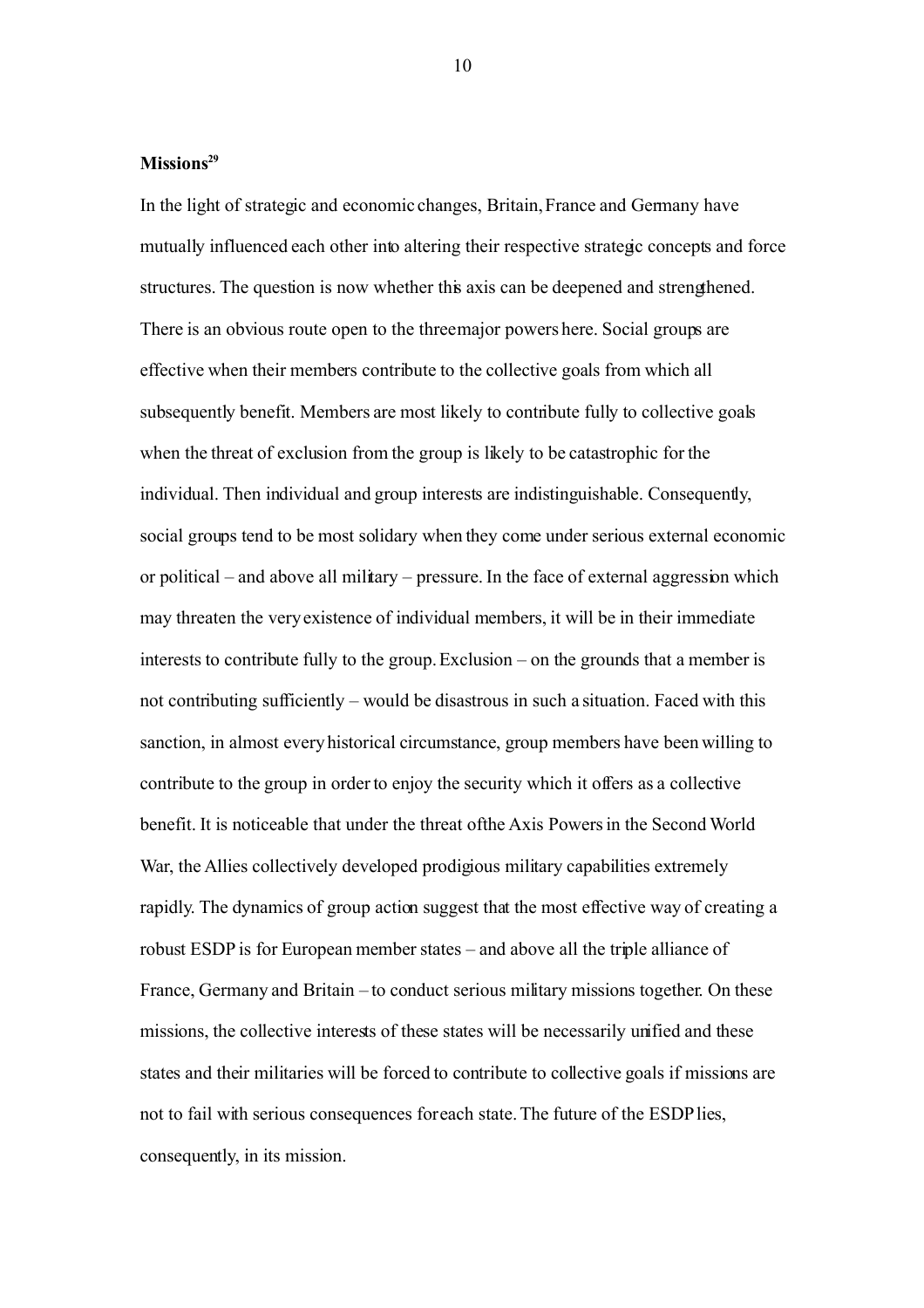On 31 March 2003, the EU took over from NATO's peace-keeping mission, Operation Allied Harmony, in FYROM. The EU mission *Concordia*, under French command, patrolled the ethnic Albanian-populated regions of Macedonia that border Albania, Serbia and Kosovo. The force, to which all EU Member States are contributing except Ireland and Denmark, consisted of 350 lightly armed military personnel with France as the lead nation. The mission drew on NATO assets under the Berlin-plus arrangement. The link with NATO was further emphasised by the structure of command. The headquarters was located at the Supreme Headquarter Allied Powers in Europe (SHAPE) in Belgium. Deputy SACEUR, Admiral Rainer Feist of the German navy was operation commander while French General Pierre Maral was force commander in theatre. In June 2003, the EU responded to a UN appeal for humanitarian assistance in the Democratic Republic of Congo. Under the ESDP, a force of 1800, mostly French, troops were deployed to the Congo on Operation *Artemis* to stabilise security conditions and assist in improving the humanitarian situation in Bunia, the capital of the Ituri region in the Congo where the problems were most serious. France was again the 'framework' nation; the force was under the command of Brigadier General Thonier and the headquarters was located in Paris.The French combat contingent was supported by small numbers of British and Swedish troops, while Belgium and Germany deployed non-combat personnel.<sup>[30](#page-26-1)</sup>

The structure of these deployments is illuminating. They have been conducted from within NATO command structures, employing NATO assets. In the medium term future, any viable ESDP will have to operate within NATO because member states lack some of the critical physical and command assets for the deployment of troops. Without NATO, the ESDPwould be unworkable. There is an important political dimension to the ESDP's dependence on NATO. By operating within NATO and especially by drawing upon NATO's command structure, the ESDPnecessarily ties itself to the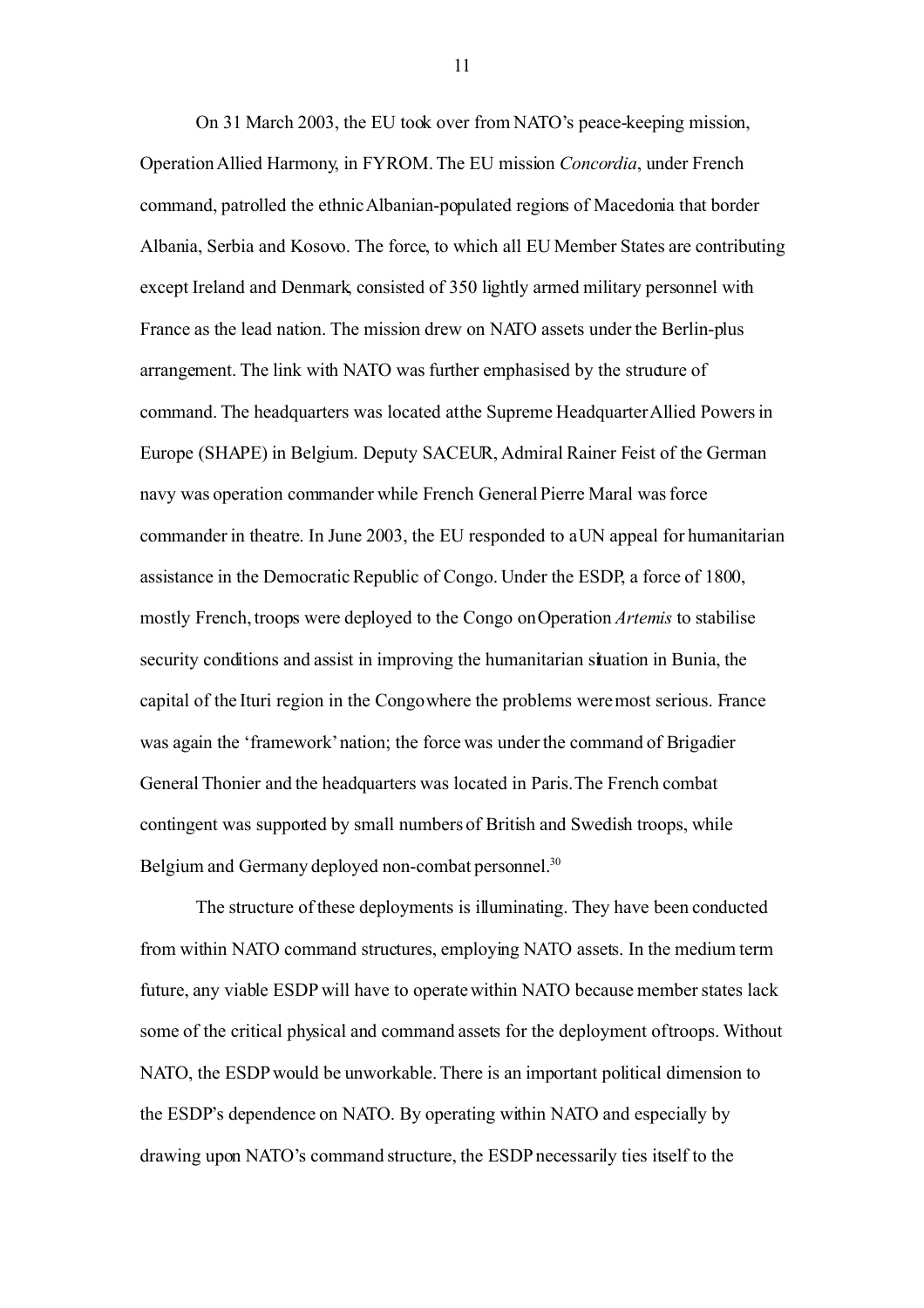United States. The Operation Commander of *Concordia* was the immediate subordinate of NATO's always American SupremeAllied Commander Europe (SACEUR). The close professional relationship between these two commanders ensures that ESDP deployments are carried out under formal and informalAmerican aegis. By drawing on NATO and by 'double-hatting' commanders and units, the ESDP ensures that the crucial political connection with the United States is maintained. In this way, the ESDP will avoid the de-coupling against which Madeleine Albright warned. Whatever reservations Europeans have about American unilateralism, the ESDPis viable politically and militarily only so long as a close relationship is maintained with America, minimally because it still relies of US assets.

The Congo intervention, in particular, revealed another interesting prospect for the ESDP. Since the end of the Cold War, there has been extensive debate about NATO out-of-area deployment. Some commentators have dismissed the capability and the political will of the European Union to deploy to outside of traditional NATO areas: 'It is clear, however, that 'in-area' does not include sub-SaharanAfrica, the Middle East or Central Asia. It is still difficult to see either NATO or the EU playing a significant role in organising collective military operations in these 'out-of-area regions'.<sup>[31](#page-26-2)</sup> Yet, the Congo deployment demonstrates the ESDPs ability to perform precisely these interventions. Moreover, unilateral interventions by France and Britain into the Ivory Coast and Sierra Leone have further demonstrated that there is significant political will for military interventions if historical precedent and political circumstances demand it.<sup>[32](#page-26-3)</sup> In the case of both these deployments, British and French troops were engaged in combat missions, suppressing rebel groups. In both cases, casualties were taken. These African operations demonstrate that there are sufficient national interests to promote military intervention on a global scale in France and Britain. The question is whether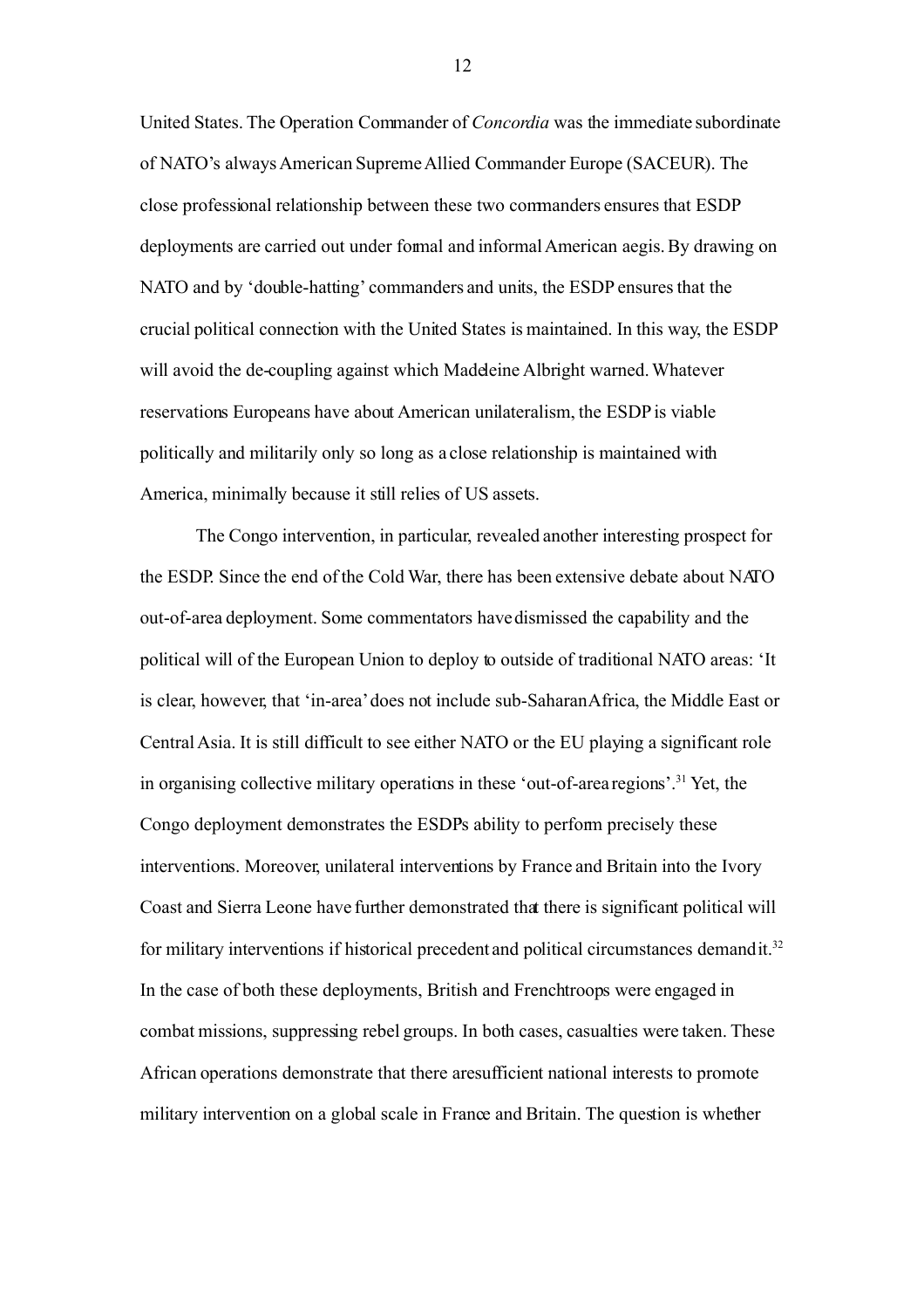these national security interests can become collective European interests to which member states are willing to contribute.

The *Artemis* and *Concordia* missions are important demonstrations that collective interests – and the commitment to act upon them – are beginning to appear. The problem with current ESDP operations is that they are so small. In military terms, Operations *Concordia* and *Artemis* are miniscule. For collective European interests to develop further, European member states – and above all Britain, France and Germany – must conduct more and bigger missions with each other. Significantly, in 2004 the EU has some 30,000 soldiers in Bosnia and a further 7000 in Afghanistan, commanded by a German general in Kabul.<sup>[33](#page-26-4)</sup> These forces effectively represent 'coalitions of the willing' but it may be precisely out of these *ad hoc* forces that a coherent defence axis emerges in Europe. These missions constitute an important realisation of common European defence interests, even if they are not formally part of the ESDP. In 2005, the European Union is taking over responsibility for Bosnia-Herzogovnia from NATO. This is without question the EU's most serious deployment up to date and is likely to be critical to the future of the ESDP. For the first time, European member states will be operating autonomously in a strategically sensitive area. This mission will demand strategic coherence from European member states; each member state will have to contribute to the collective good if the mission is to work. In the end, national self-interest will be best served by contributing to this collective effort. The ESDP will develop as an effective policy only insofar as European member states commit themselves to these missions where their collective interests are realised in a concrete fashion.

### **The NATO Response Force**

The ESDP will require missions if it isto develop into a serious policy. However, if missions are crucial to the development of collective interests and commitments, this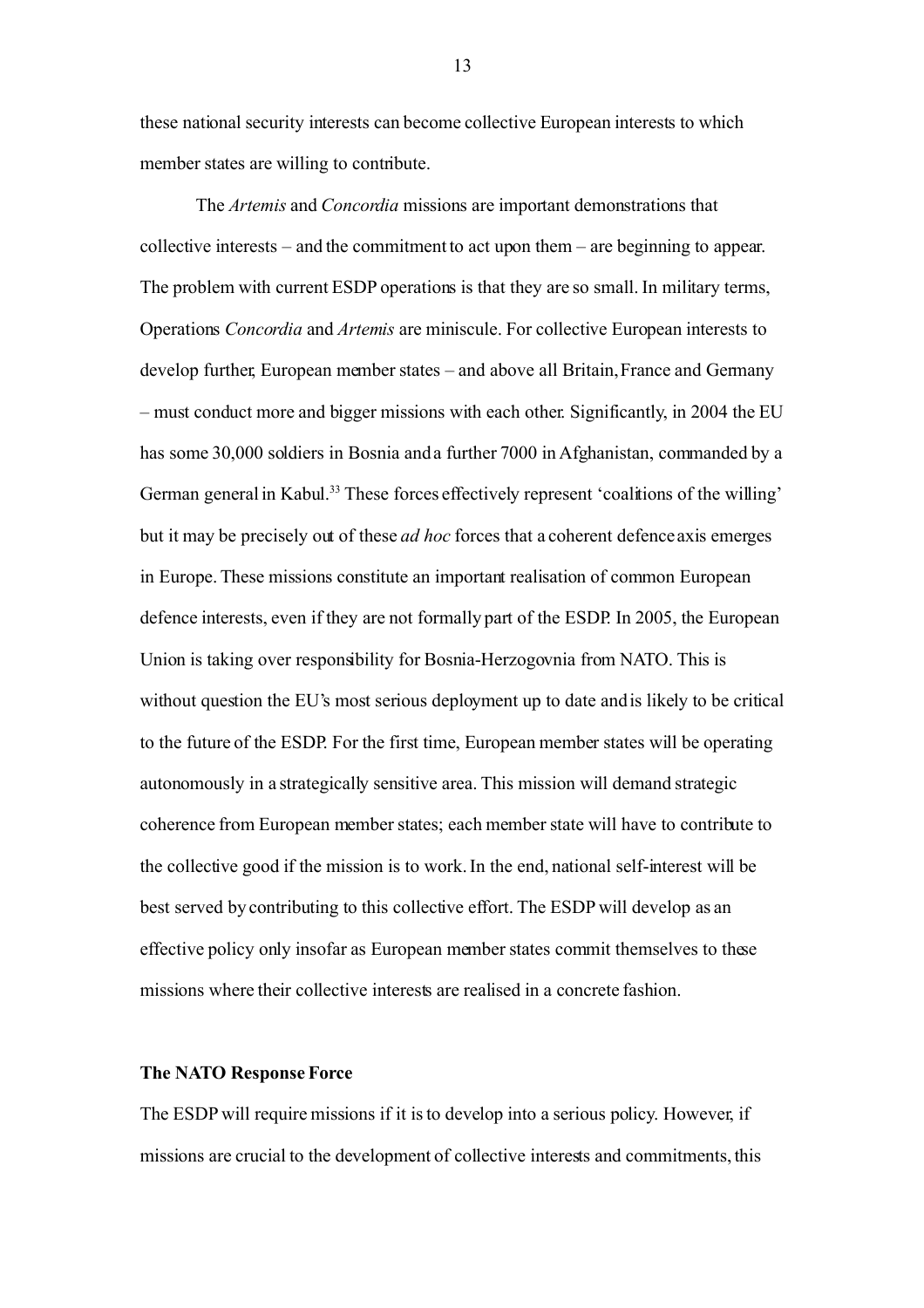suggests that the future of European security may not finally take the course of an independent ESDP. On the contrary, its future may lie in a reformed NATO. Significantly, the European members of NATO already share over fifty years of joint history and the experience of the same threat. This means that not only have they developed shared standard operating procedures but that they have established the dense social commitment to one another through this alliance. Under Article 5, the members of the Alliance have been formally committed to each others' common defence. More recently, French, German and British troops have worked closely as part of the NATO KFOR in Kosovo and ISAF in Afghanistan. Moreover, Operations *Artemis* and *Concordia* were dependent on NATO assets and the infrastructure for the EU's mission to Bosnia-Herzgovenia is a product of NATO's ten-year deployment in the country and will draw on some NATO assets under the Berlin-plus agreement. If restructured appropriately NATO could become the viable institutional framework and military capability of the ESDP.

The current transformation of NATO structures may promote the use of the Atlantic Alliance as a basis of the ESDP. Over the last ten years, NATO has developed flexible rapid reaction forces<sup>[34](#page-26-5)</sup> and, in specific response to the terrorist attacks on September 11, the formation of a NATO Response Force was announced at the Prague Summit in November 2002.<sup>[35](#page-27-0)</sup> There, the 19 existing members of NATO voted unanimously to modernise the alliance so it can confront threats from international terrorism, hostile dictatorial regimes and rogue states. The NATO Response Force will consist of joint air, maritime and ground forces deployable within 5 to 30 days to international trouble spots and remain operational for up to three months if required. It will be based on a brigade of 3 to 5 mobile ground battalions including logistic support supported by 3 to 5 fighter squadrons, 7 to 15 naval combatants.<sup>[36](#page-27-1)</sup> It will be commanded by senior general under SACEUR. The Land Component Command (LCC) element –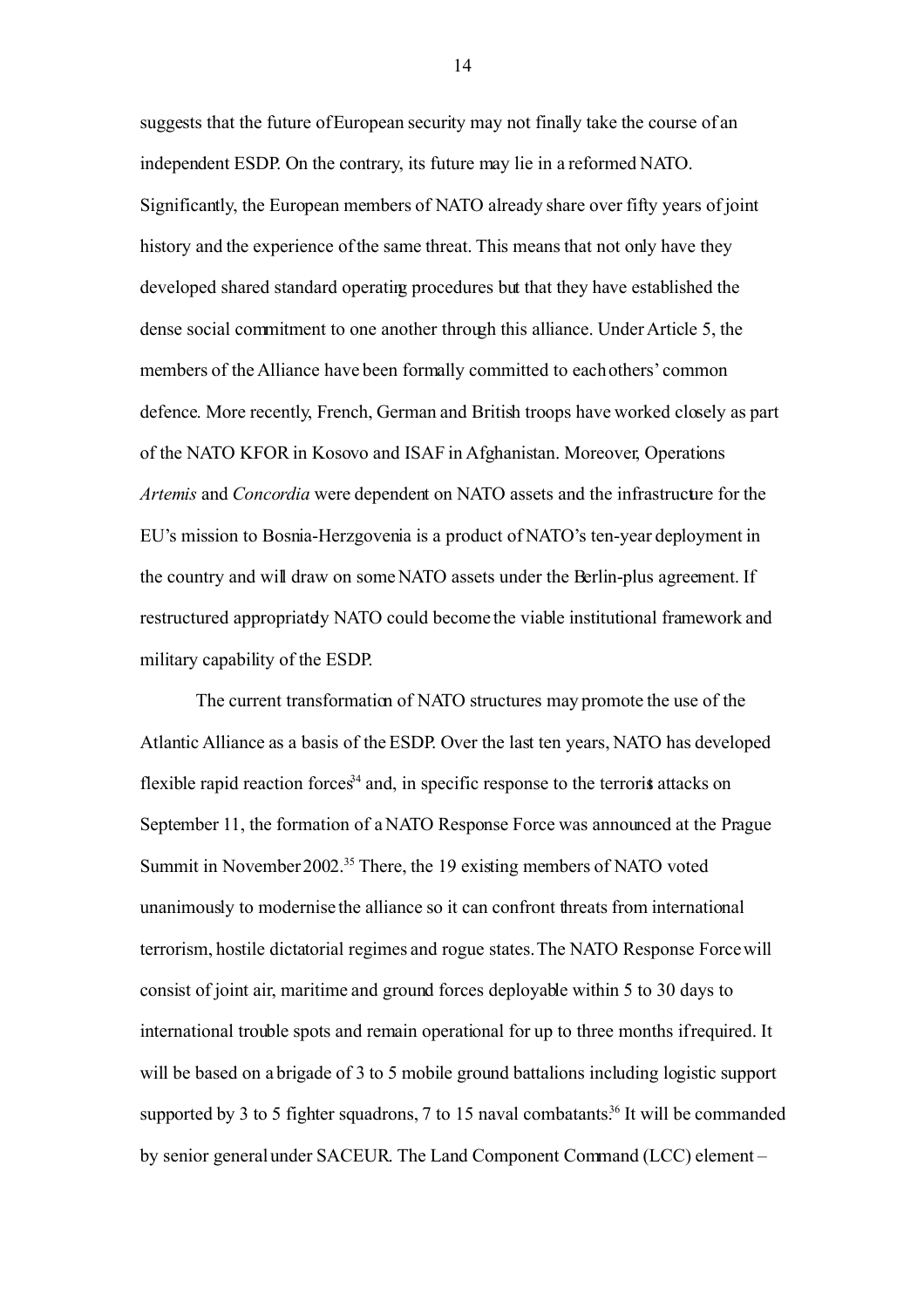the brigade on which it is based - will draw on six existing high-readiness NATO headquarters; Allied Command Europe Rapid Reaction Corps (Rheindalen), the Eurocorps (Strasbourg), the German-Netherlands Corps (Munster), NATO's Rapid Deployable Corps-Turkey (NRDC) (Istanbul), NRDC-Spain (Valencia) and NRDC-Italy (Milan). LCC will be rotated on a six-monthly basis around these six formations.<sup>[37](#page-27-2)</sup> The NRF will undergo specialised training to ensure they are capable of fighting together effectively on short notice under the command of a Combined Joint Task Force Headquarters.<sup>[38](#page-27-3)</sup> The NRF was inaugurated on 15 October 2003 and it conducted an initial demonstration exercise (Exercise *Allied Response*) in Turkey in November of that year. [39](#page-27-4) In October 2004, an operational capability exercise (Operation *Destined Glory*) took place in Sardinia.[40](#page-27-5) The first full exercises of the NRF are scheduled for 2005 and the force should be fully operational with  $21,000$  troops by  $2006<sup>41</sup>$  $2006<sup>41</sup>$  $2006<sup>41</sup>$ 

Significantly, among both European military and political leaders, there is an increasing consensus that Europe will require a more robust interventionist force than the Headline Goal provides. General Klaus Naumann, the former Deputy SACEUR, has emphasised this point, claiming that Europe should not be satisfied merely with  $c$ learing up work' (Aufraumenarbeit).<sup>[42](#page-27-7)</sup> For him, Europe must develop their defence capabilities so that they are a credible military force actor in global politics.[43](#page-27-8) For Naumann, the EU needs to transcend merely Petersberg tasks. Reflecting Naumann's concerns, in February 2004, following a mini-summit, France, Germany and Britain proposed a 'battle-group' concept which was approved by the EU in April. Instead of the Headline Goal of 60,000 troops restricted to Petersberg tasks, the three premiers sought to create a strategic concept which would be better adapted to the post  $9/11$ context. They emphasised that Europe needed a more responsive and flexible military, capable to deploying to a number of concurrent contingencies. The proposed battlegroups based on battalion units would consist of about 1500 troops including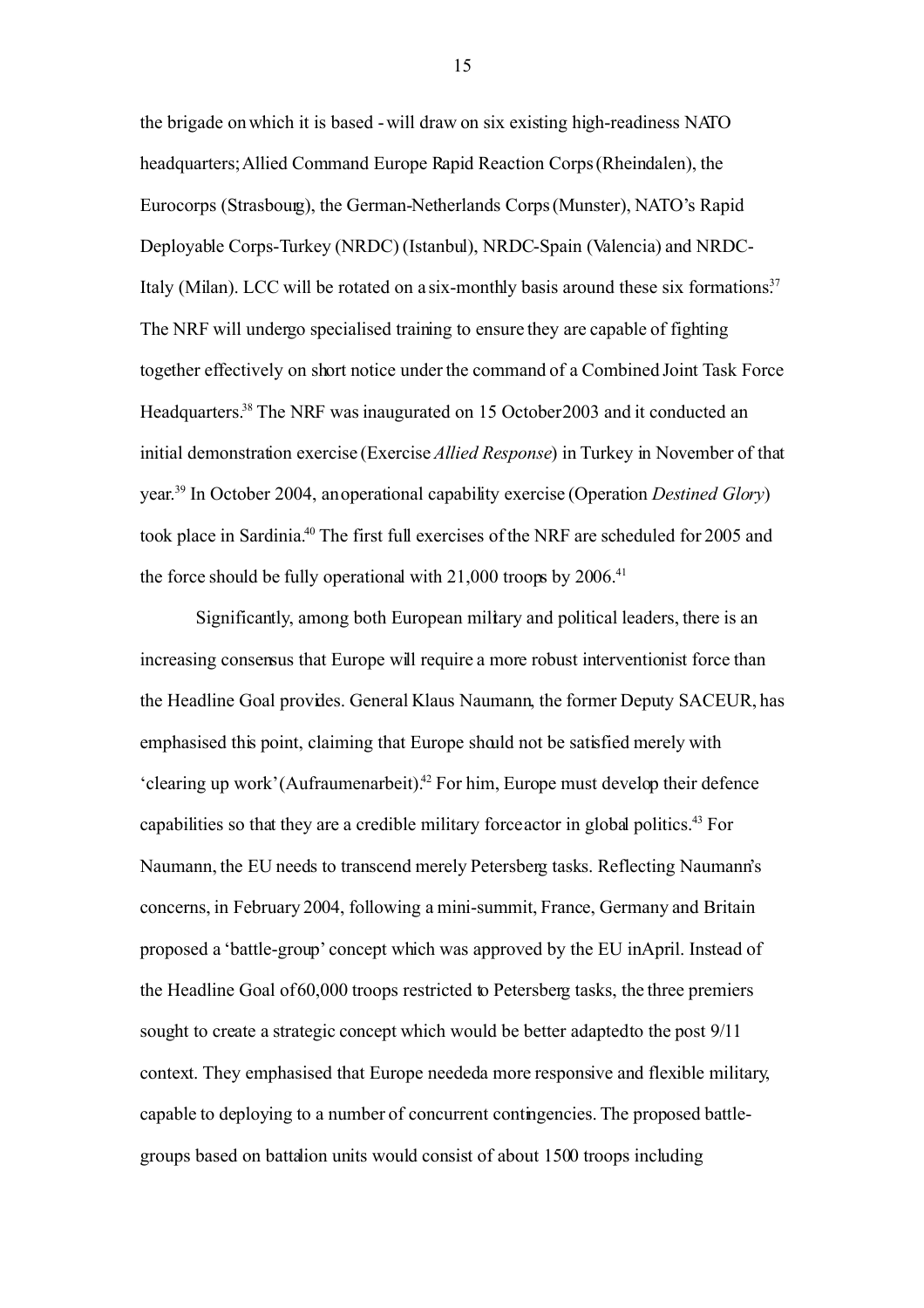supporting elements and should be ready for deployment within 15 days. The aim is to create two to three high readiness battle groups by  $2005$  and up to nine by  $2007^{44}$ . The battle-groups will to be more robust than the Headline Goal.

The emergence of the battle-group concept is an important moment for the ESDP. It demonstrates a thickening of strategic coherence between Britain, France and Germany but it also suggests that the ultimate form which the emergent alliance might take. The battle-group concept represents a convergence of NATO and ESDP strategic concepts. With the battle-group concept and the NRF, both the ESDP and NATO are now committed to the creation of smaller, more flexible and more deployable joint forces. However, if the battle-group concept isthe future of the ESDP, then the NRF seems to be the most effective vehicle for delivering this capability. The units which the ESDP will deploy as its battle-groups will be those deployable, light units already earmarked for the NRF. Since they will draw on NATO assets when deploying as part of the ESDP, the distinction between an ESDPand a NATO deployment will become operationally irrelevant. Moreover, in actuality, the NRF is likely to provide more robust and more rapidly deployable forces.The spearhead units of the NRF will be on 5 days notice to move. In comparison, the ESDP's proposed battle-groups cannot ultimately be described as genuinely rapid reaction forces as they will take over two weeks to deploy. In addition, it is questionable how effective a force of 1500 could be in military terms. Certainly, the missions which such a force could perform would be minor – like *Artemis* and *Concordia*. The brigade-size force of the NRF would provide a far more potent and flexible military option. While the NRF could be deployed for larger missions, it could easily be task-organised for smaller deployments. Moreover, NATO consciously recognises that future contingencies will be met by coalitions of the willing and, as SACEUR General James Jones has emphasised, the NRF has been structured in a flexible way to facilitate the deployment and inter-operability of *ad hoc*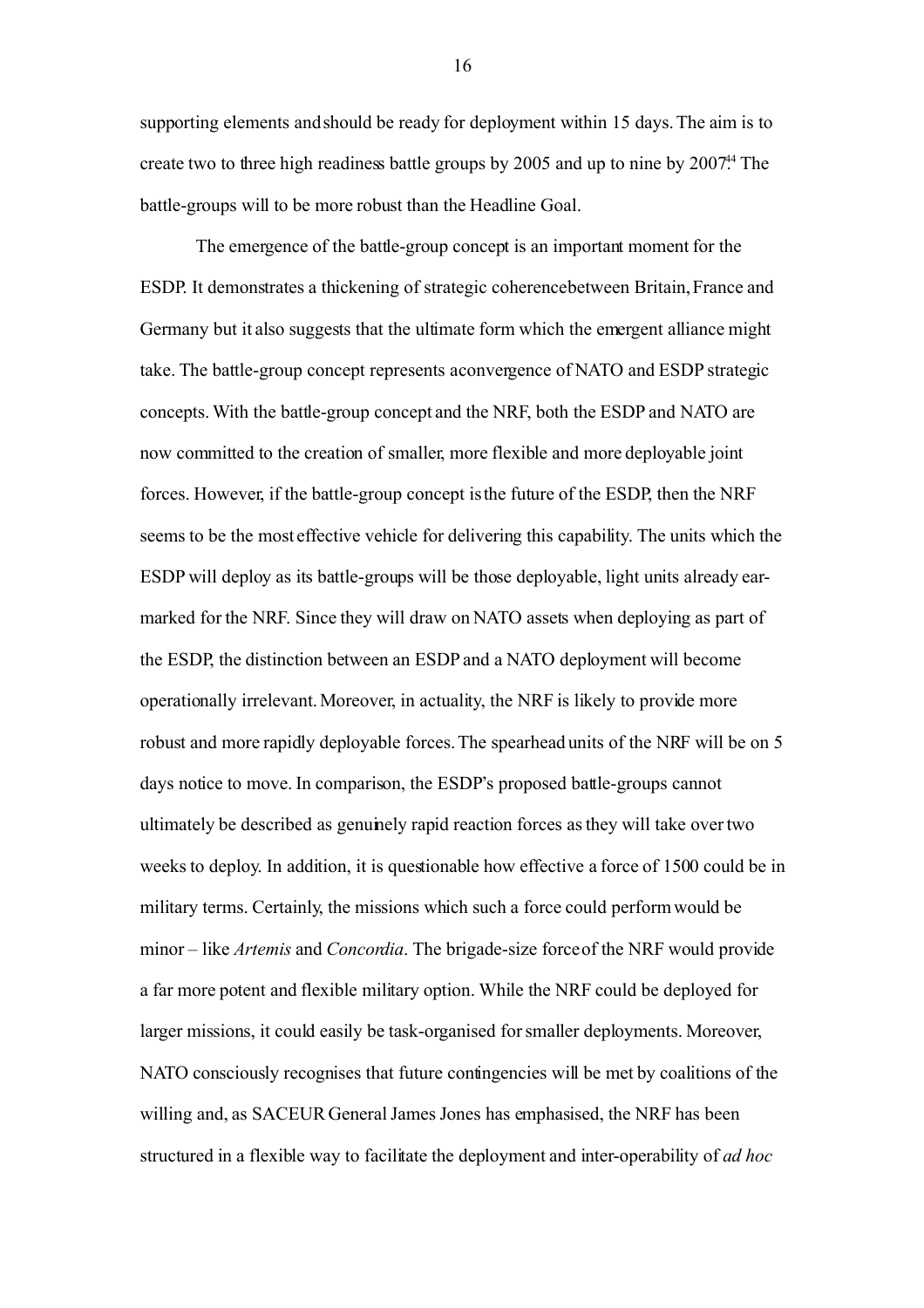multinational forces.[45](#page-27-10) The NRF is intended to be a forum which will facilitate future coalitions of the willing. The ESDP's battle-groups by contrast are based on autonomous national battalions; they cannot act as the vehicle for either formal or *ad hoc* multinational coalitions. Military practicalities are likely to favour the deployment of the NRF in the face of crisis rather than the ESDP's battle-groups. Although Tony Blair's comments about the need for a European reaction force capable of deployment to Africa in Ocotber 2004 may have been designed primarily to appease African leaders, it was notable that he announced that this force should be 15,000 strong; that is, approximately the projected size of the NRF rather than the ESDP's 60,000 Headline Goal or the proposed 1500-strong European battlegroups.<sup>[46](#page-28-0)</sup> Blair's comments cannot be taken as a definitive statement of policy but they do suggest that for practical military reasons, the future of the ESDP may be in NATO.

There are several political transformations which suggest that in the future of NATO and the NRF, in particular, will subsume the ESDP. In 2004, the European Union expanded to include 10 new member states from central Europe. Three of these new member states (Poland, the Czech Republic and Hungary) entered NATO in 1999 while the rest joined in 2004. The reformed NATO has advantages over the ESDP in mobilising the military forces of new member states like Poland. The ESDP has insufficient institutional structures to conduct more than minor operations. Even with the recent reforms to NATO which allows the ESDP to draw on some of its planning and command cells, the European Union Military Committee and its advisory body the European Union Military Staff is not capable of operational planning and command on any serious scale.[47](#page-28-1) In practical terms, it would be extremely difficult for the ESDPto co-ordinate a multinational coalition of any size. The ESDP also lacks independent unified doctrine and standard operating procedures. By contrast, NATO has a robust institutional framework, consolidated over fifty years, with a coherent doctrine and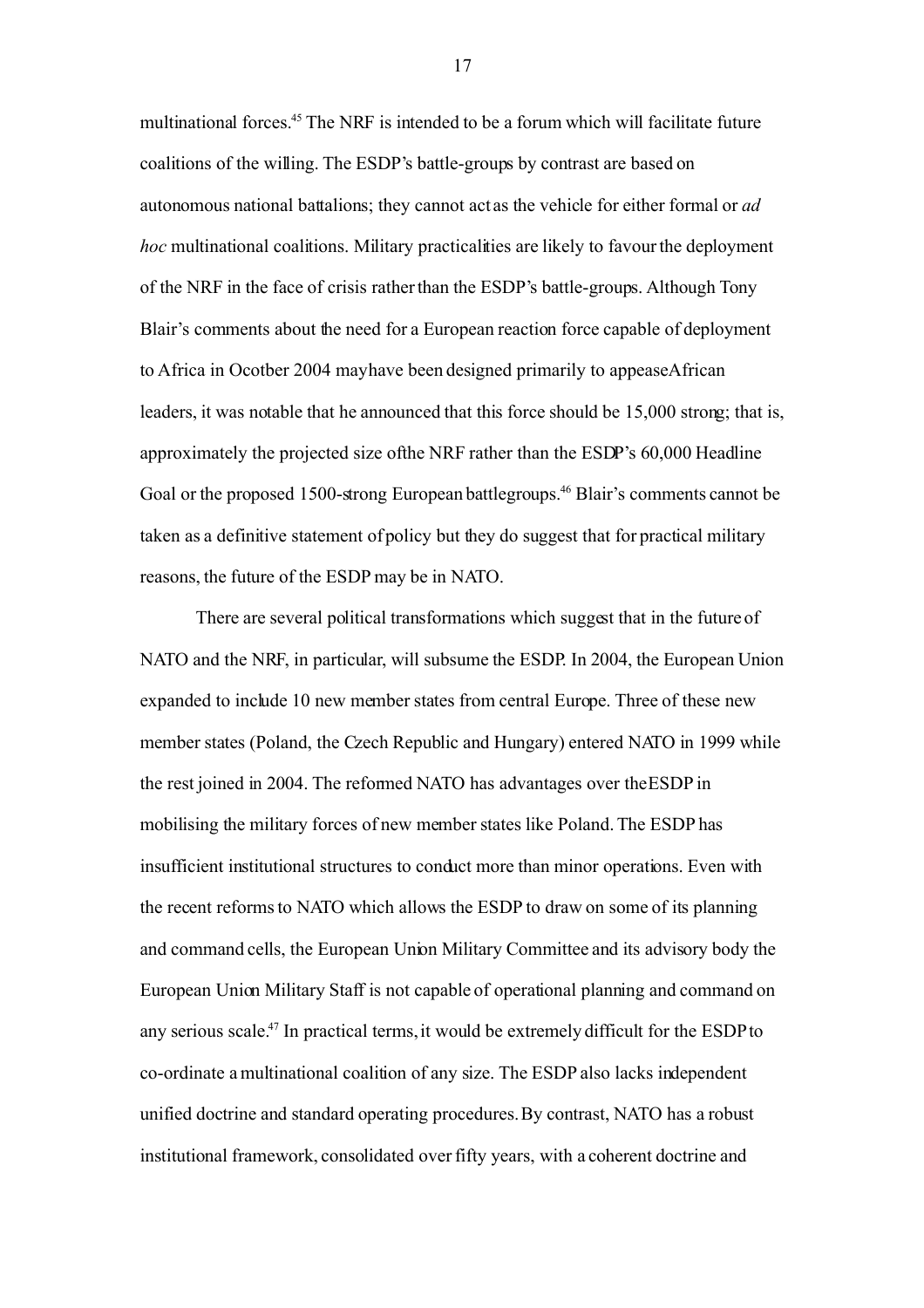standard operational procedures. NATO cannot ensure that European member states will act in defence of their collective interests but it is institutionally more able to coordinate their armed forces should they choose to do so than the ESDP as it is currently constituted.

In the late 1990s, Turkey's exclusion from the EU created very severe political problems about the use of NATO-assets. Partly in response to its exclusion from the EU, Turkey opposed the Berlin-plus arrangements whereby Western European members might draw on shared assets to conduct missions, which might not be in Turkey's interests. Indeed, Albright's concerns about the ESDP's discrimination against non-EU member states referred specifically to the problems created by Turkish objections. However, if the proposed accession of Turkey into the EU, by perhaps 2010, occurs, the contradiction between NATO and the ESDPmay be substantially resolved. At that point, it is likely that all EU member states would also be members of NATO.<sup>[48](#page-28-2)</sup> In this situation where NATO and the EU overlapped so closely there would be little political role for an independent ESDP outside of NATO. Whatever policy the EU decided to follow would overlap with the policy of European NATO countries and certainly the policy of politically and militarily significant NATO nations. NATO may become the *de facto* defence institution of the EU and the military means by which the ESDP is prosecuted.

There are further political developments which promote NATO as the most likely vehicle for European defence in the future. Various commentators have noted that while America stress the NATO connection as a means of retaining political control over Europe, the United States isin a *de facto* process of withdrawal from NATO; it no longer sees the alliance as relevant or useable.<sup>[49](#page-28-3)</sup> Thus, while the evocation of Article 5 was appreciated as an expression of political solidarity after 11 September attacks, the United States did not even consider drawing on NATO in the subsequent Afghan and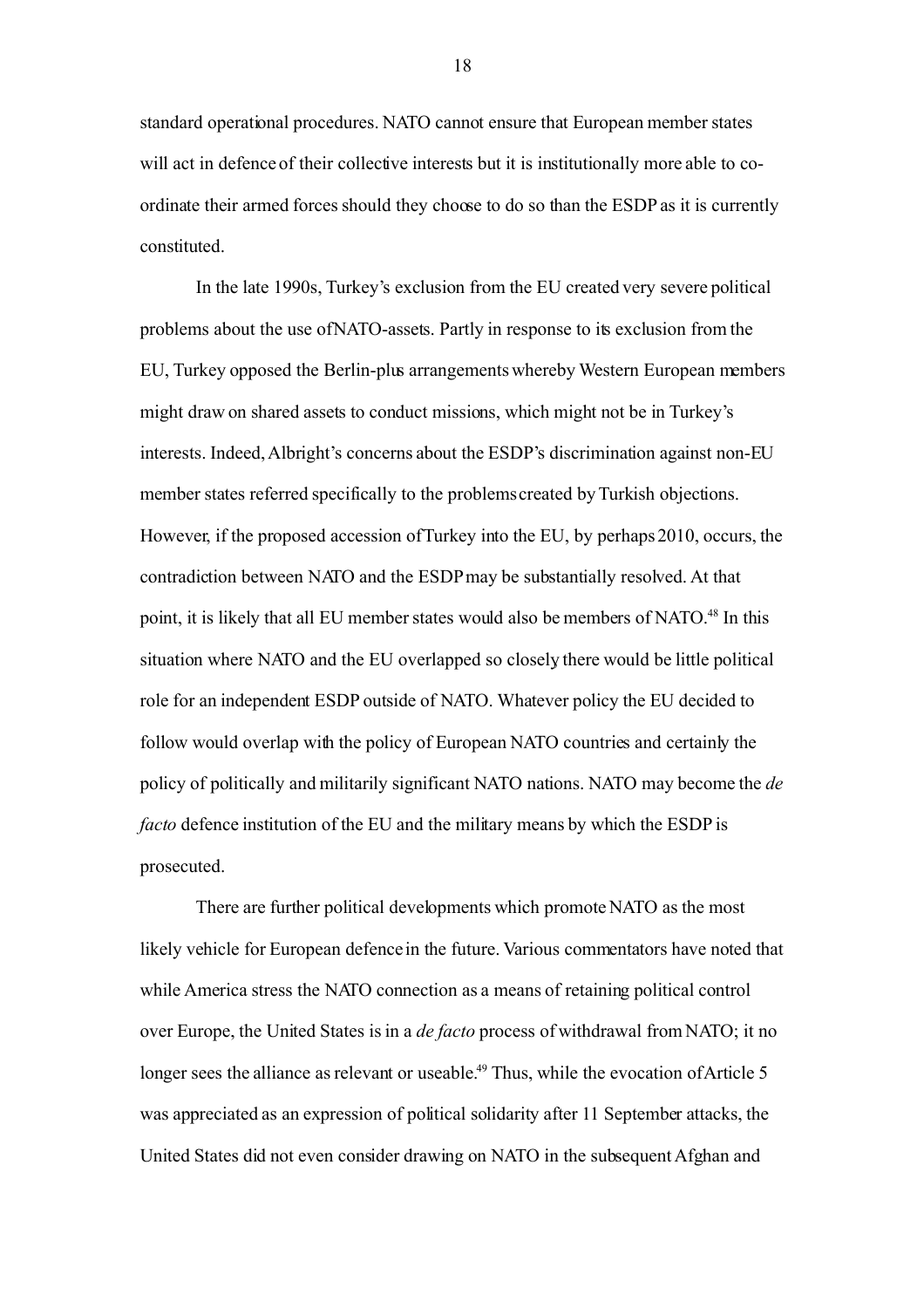Iraqi campaigns. While NATO remains very important to Europe as a means of sustaining international alliances with each other – and of engaging the United States politically – it is increasingly irrelevant to the United States. Given the slow military, if not political, disengagement of the United States, NATO could become a primarily European organisation, connected politically and supported militarily by the United States. NATO could organically develop into the institutional and military basis of the ESDP. The re-integration of France into NATO command structures and the entry of ten central European countries into the alliance have weighted the alliance further towards Europe.<sup>[50](#page-28-4)</sup> It is noticeable that the NRF itself denotes the growth of an increasingly autonomous European pillar within NATO. The NRF consists of only 300 American personnel and, although the force is under the nominal command of SACEUR, it will, in fact, be commanded by a European general. The withdrawal of the United States from NATO is likely to continue in the future, matched by a concomitant Europeanisation of the Alliance.

There are other processes which are promoting further Europeanisation of the Alliance. Britain's decision to go to war in Iraq with the United States was in line with its traditionally Atlanticist position but it threatened to undermine the ESDP. Indeed, the Iraq War seemed to demonstrate the political impracticality of any serious European defence co-operation.<sup>[51](#page-28-5)</sup> The collective security interests of the EU are negligible. The ultimate result of this intervention may, ironically, be quite the reverse. As Britain becomes embroiled in an increasingly unpopular civil war in Iraq which may ultimately cost Tony Blair his premiership, the Iraq intervention may not vindicate Britain's special relationship with America but mark its culminating point. The Iraq intervention may demonstrate that Britain's interests no longer lie in so close a relationship with a United States which is becoming so unilateral that even its closest ally, Britain, cannot influence its foreign policy in any serious way. Rather, out of the current difficulties of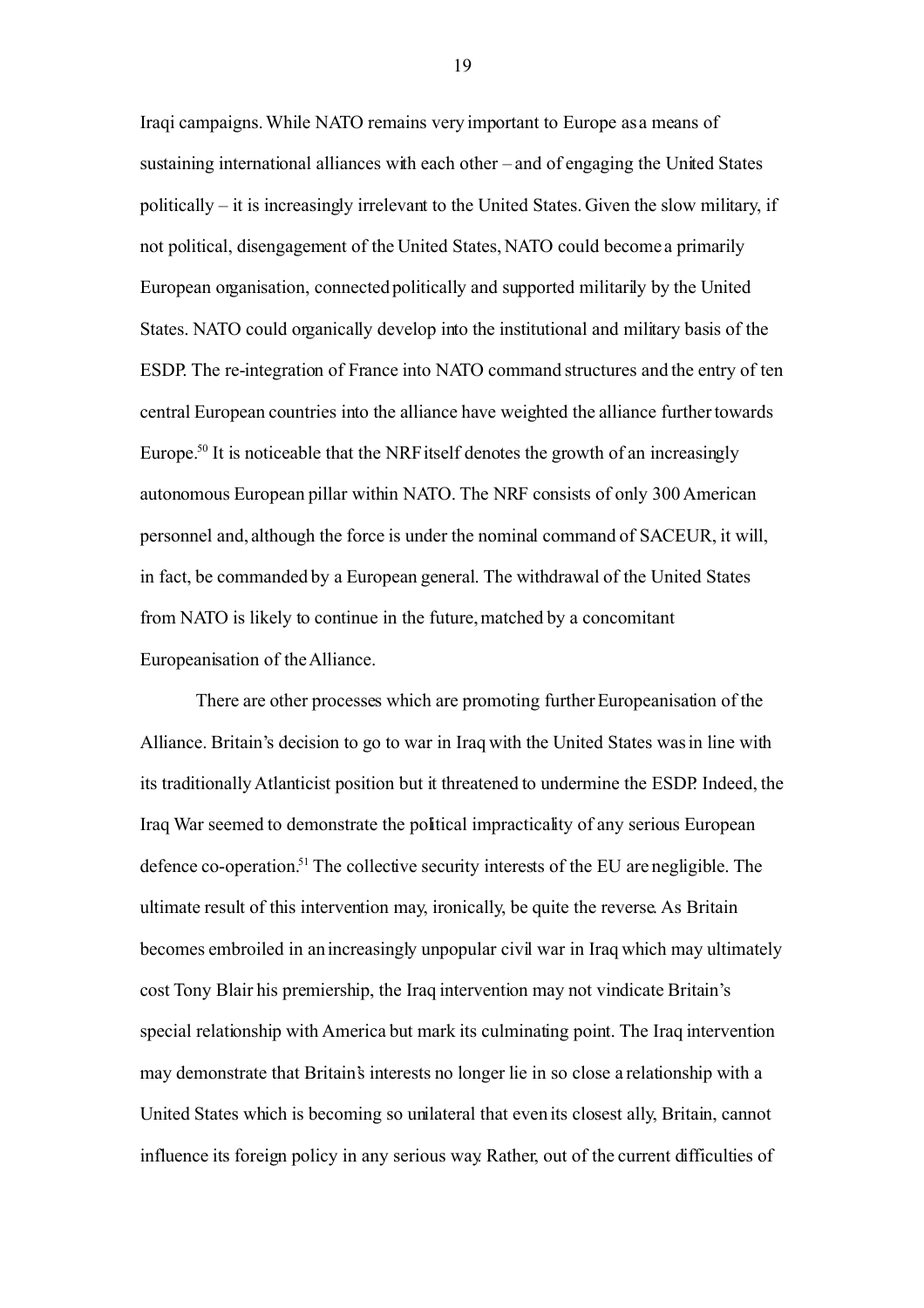Iraq, an increasingly Europeanist consensus may emerge in Britain. Britain islikely to promote an increasingly effective European pillar within NATO and to become less resolutely Atlanticist. Over the next decade, NATO's centre of gravity is likely to shift eastwards from the Atlantic to Continental Europe and to the emergent British-French-German axis. In the light of the unilateralism of the United States and the new strategic threats which Europe faces, the national interests of Britain, France and Germany may be converging into a genuinely collective interest to which each nation will need to contribute. The future of the ESDP, the means by which this axis addresses their collective security interests, may lie with a reformed NATO.

## **Conclusion**

Military alliances – for whatever purpose – are effective only when the members of these coalitions commit themselves to common goals. The behaviour of group members must be influenced by their membership of the group so that they prioritise collective goals above individual rewards. The very fact that there is an ESDPat all signifies that the major European member states are beginning to recognise certain shared interests and to act upon them; they are recognising their common strategic interests, deliberately re-forming their force structures and looking to co-operate with each other militarily. Yet, ultimately, a meaningful defence community will come into being only so long as the European Union facesa shared threat of sufficient magnitude that collective action becomes essential and exclusion from this project is potentially disastrous. A viable ESDP requires missions which unify military professionals and consolidate collective interests in a way which mere statements of policy never can. However, if missions are critical to the formation of a European defence identity, there may be an easier way of promoting these European interests than by attempting to build a new alliance from the ground up. It is likely that European member states – especially since these now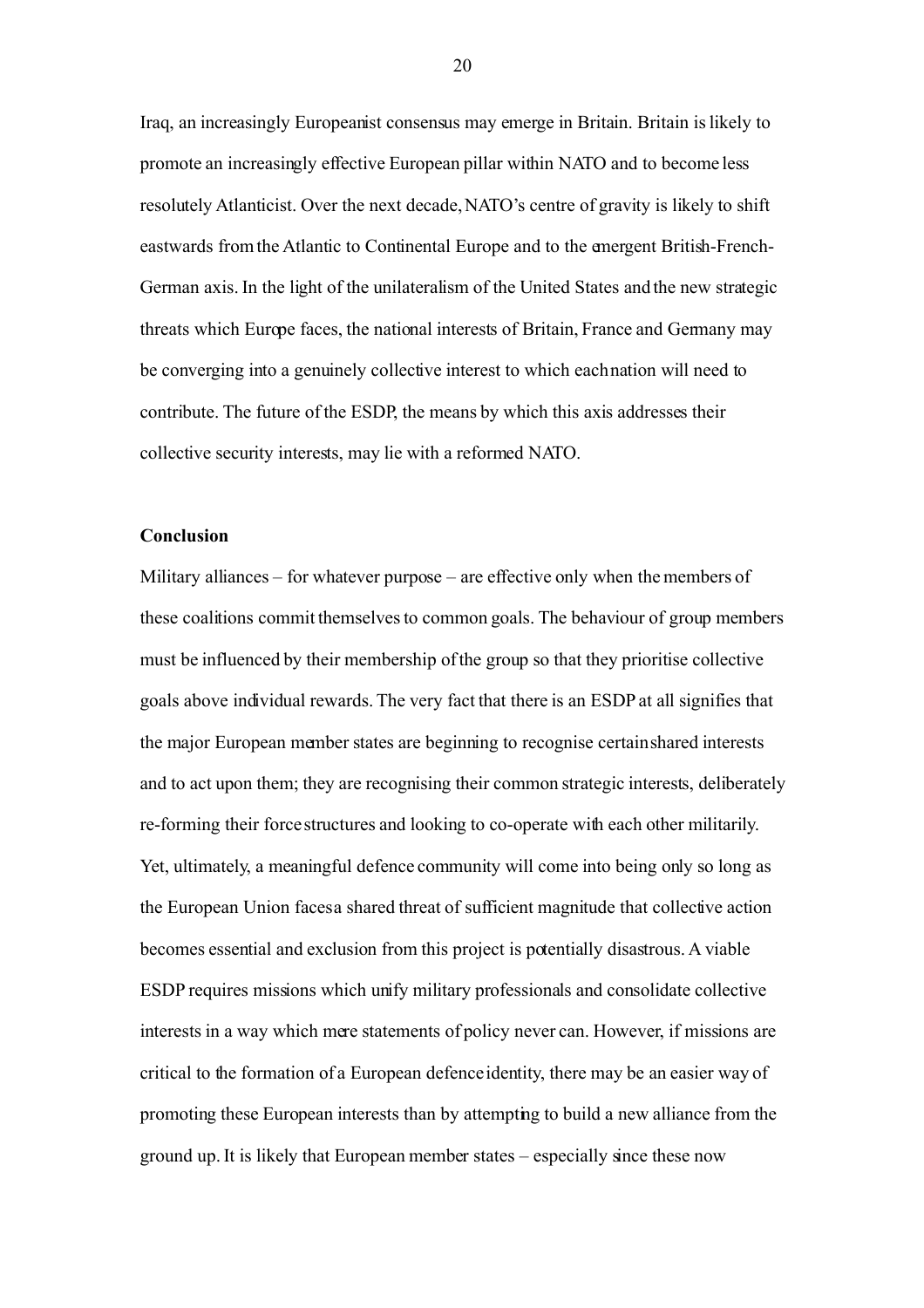involve 10 new members from central Europe – will find that NATO provides a more robust institutional setting for them to develop a collective response to shared threats. However, whether NATO or an autonomous institutional complex becomes the basis of European security, missions will be essential. The core European nations must be mutually committed to prosecute their colective interests if there is to be anything which might be termed collective security. Consequently, these nations must go on military missions together, through which they can develop a collective commitment to shared goals. Specifically, Britain, France and Germany must engage in multinational ventures with each other so that their interests do increasingly cohere. Without these missions, without the demonstration that these three countries have shared security interests and collective will to prosecute them, the ESDP will remain merely hypothetical. Europe will have no collective security interests but only the diverse interests and military capabilities of its member states.

## ACKNOWLEDGEMENTS

I am grateful to Terry Terriff and to two anonymous reviewers for their comments on an earlier draft of this article.

## NOTES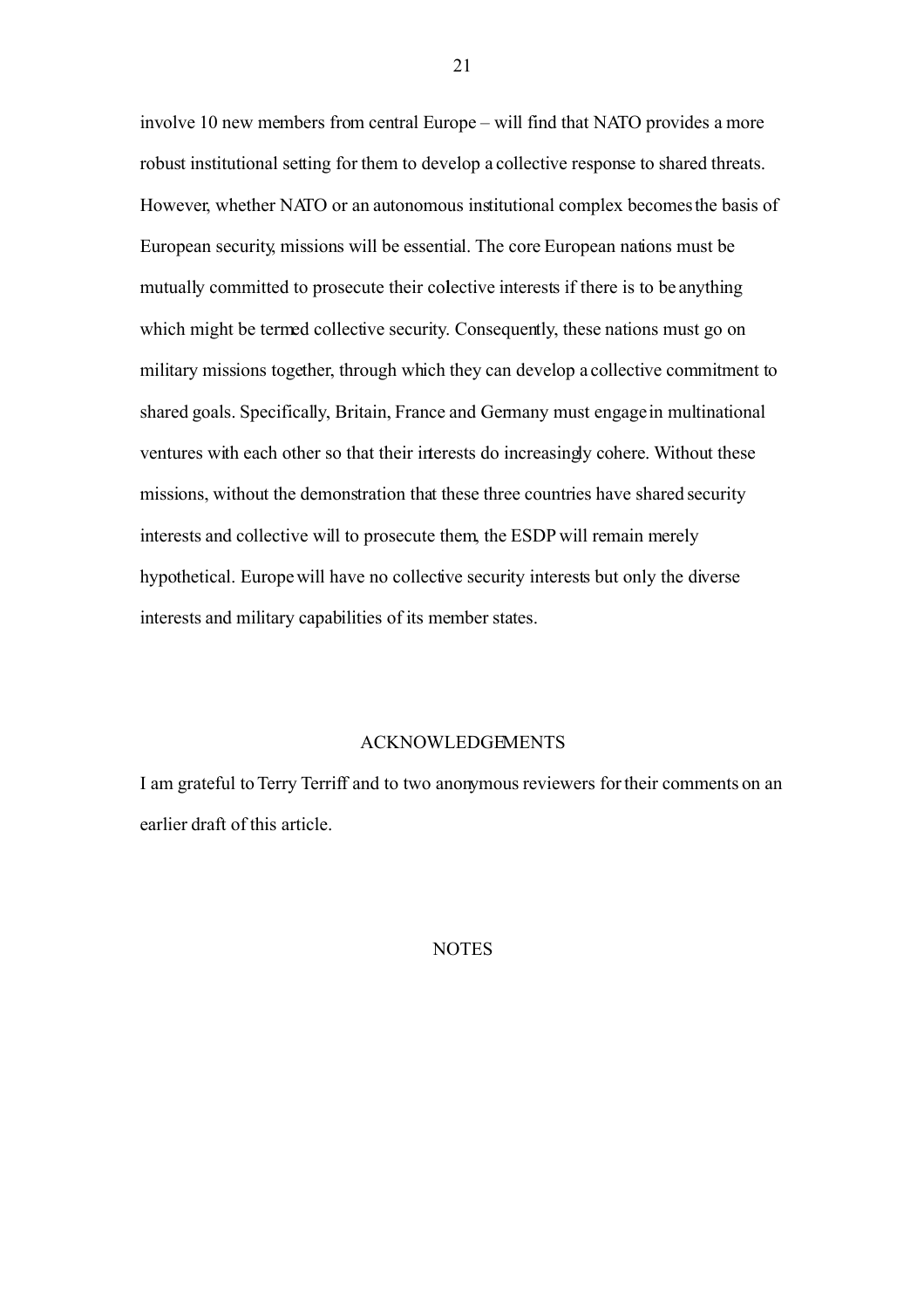<span id="page-21-0"></span><sup>1</sup> See, William Johnsen, Stephen Blank and Thomas-Durrell Young, 'Building a Better European Security Environment', *European Security* Vol. 8, No.3 (Autumn 1999), pp.1-25; Jolyon Howorth, 'European Defence and the Changing Politics of the EU', *Journal of Common Market Studies* Vol. 39, No. 4, (November 2001), pp. 65-89; Jolyon Howorth, 'Britain, France and the European Defence Initiative', *Survival* Vol*.*42, No.2, (Summer 2000), pp.33-55; John Boranski, 'NATO Beyond 2000: a new flashpoint for European Security', *European Security* Vol.9. No.2. (Summer 2000), pp.1-12; Stanley Hoffman, 'Towards a Common European Foreign and Security Policy?'*Journal of Common Market Studies* Vol. 38, No.2 (June 2000): 189-98; Richard Youngs 'The European Security and Defence Policy: what impact on the EU's approach to security challenges? *European Security* Vol. 11, No.2 (Summer 2002): 101-24; Mark Webber, Terry Terriff, Jolyon Howorth and Stuart Croft 'The Common European Security and Defence Policy and the "Third Country Issue"', *European Security* Vol. 11, No.2 (Summer 2002), pp.75-100.

<span id="page-21-1"></span><sup>2</sup> Howorth, 'Britain, France and the European Defence Initiative', p. 36.

<span id="page-21-2"></span><sup>3</sup> Youngs, p.102; Council of Europe, *The Common Foreign and Security Policy* (Luxembourg: Office for Official Publications of the Europe Communities, 2002),pp.

5-6.

<span id="page-21-3"></span><sup>4</sup> Paul Cornish, and Geoffrey Edwards, 'Beyond the EU/NATO dichotomy; the beginnings of a European Strategic Culture', *International Affairs* Vol.77, No.3 (July 2001), pp.587-603; Ivo Daalder and Michael O'Hanlon. *Winning Ugly* (Washington, DC: Brookings Institute Press, 2000); Nicole Gnesotto'Common European Defence and Transatlantic Relations', *Survival* Vol.38, No.1, (Spring 1996), pp.19-31; Charles Kupchan, 'In Defence of European Defence: An American Perspective' *Survival* Vol. 42, No. 2, (Summer 2000), pp.16-32; Elisabeth Pond, 'Kosovo: catalyst for Europe', *Washington Quarterly* Vol. 22, No.4 (Autumn 1999), pp. 77-92.

<span id="page-21-4"></span><sup>5</sup> See: Michael Alexander and Timothy Garden, 'The Arithmetic of Defence Policy', *International Affairs* Vol.77, No. 3, (July 2001): 509-29; Terence Guay and Robert Callum,'The Transformation and Future Prospects of Europe's Defence Industry', *International Affairs* Vol.78, No.4 (October 2001),pp. 757-776; Keith Hayward, 'The Globalisation of Defence Industries' *Survival* Vol. 43, No.2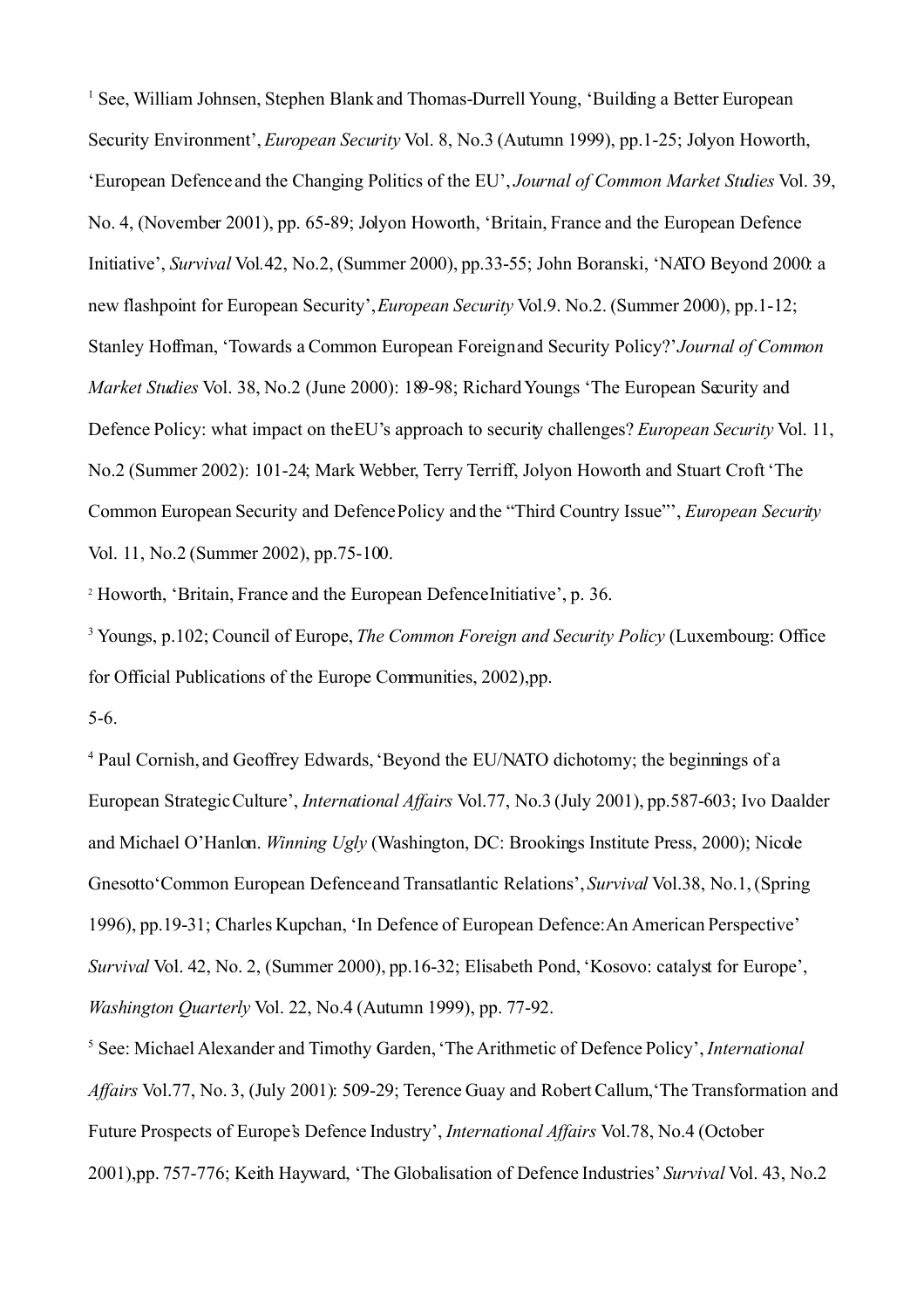(Summer 2001), pp.115-32.

<span id="page-22-0"></span><sup>6</sup> See: Alistair Shepherd, 'The European Union's Security and Defence Policy: a policy without substance? *European Security* Vol.12, No.1 (Spring 2003), pp.39-63; Alistair Shepherd 'Top-Down or Bottom-Up: Is security and defence policy in the EU a question of political will or military capability', *European Security* Vol. 9, No.2 (Summer 2000), pp.13-30; Reinhard Rummel and Jorg Wiedemann,'Identifying Institutional Paradoxes'. Florence: EUI working paper, RSC 97/67, 1997; Fraser Cameron, *The Foreign and Security Policy of the European Union: past, present and future* (Sheffield: Sheffield Academic Press, 1999); Michael Clarke and Paul Cornish, 'The European Defence Project and the Prague Summit', *International Affairs* Vol. 87, No.4 (October 2002), pp.777- 788; Edwards, G. 'Europe's Security and Defence Policy and Enlargment: the ghost at the feast?' Florence: EUI, RSC working paper 2000/69, 2000; Hoffman 2000; Smith, A. 'National Identities and 'Europe': National Identity and the idea of European Union', *International Affairs* Vol. 68, No.1 (January 1992), pp.55-76; Webber *et al*. 2002; Francois Heisbourg 'Europe's Strategic Ambitions: the limits of ambiguity', *Survival Vol* 42, No.2 (Summer 2000), pp 5-15; Julian Lindley-French 'Terms of Engagement: the paradox of American power and the transatlantic dilemma post-11 September', *Chaillot Papers* No. 52. (2002) [http://www.iss-eu.org/chaillot/chai52e.pdf;](http://www.iss-eu.org/chaillot/chai52e.pdf) Julian Lindley-French 'In the Shades of Locarno? Why European Defence is failing'*International Affairs* Vol 78, No.4, (October 2002): 789-811.

<span id="page-22-1"></span><sup>7</sup> See: Antonio Missiroli, 'European Security Policy: the challenge of coherence',*European Foreign Affairs Review* 6 (2001), pp177-96; Gilles Andreani, Christoph Bertram and Charles Grant, *Europe's Military Revolution* (London: Centre for European Reforms, 2001); Paul Teunissen, 'Strengthening the Defence Dimension of the EU: anevaluation of concepts, recent initiatives and development' *European Foreign Affairs Review* Vol. 4, No.3 (1999): 327-352.

<span id="page-22-2"></span><sup>8</sup> See Ben Tonra 'Constructing the CFSP; the utility of a cognitive approach', *Journal of Common Market Studies* Vol. 41, No.4 (September 2001), pp. 731-756.

<span id="page-22-3"></span><sup>9</sup> Tonra, p.745.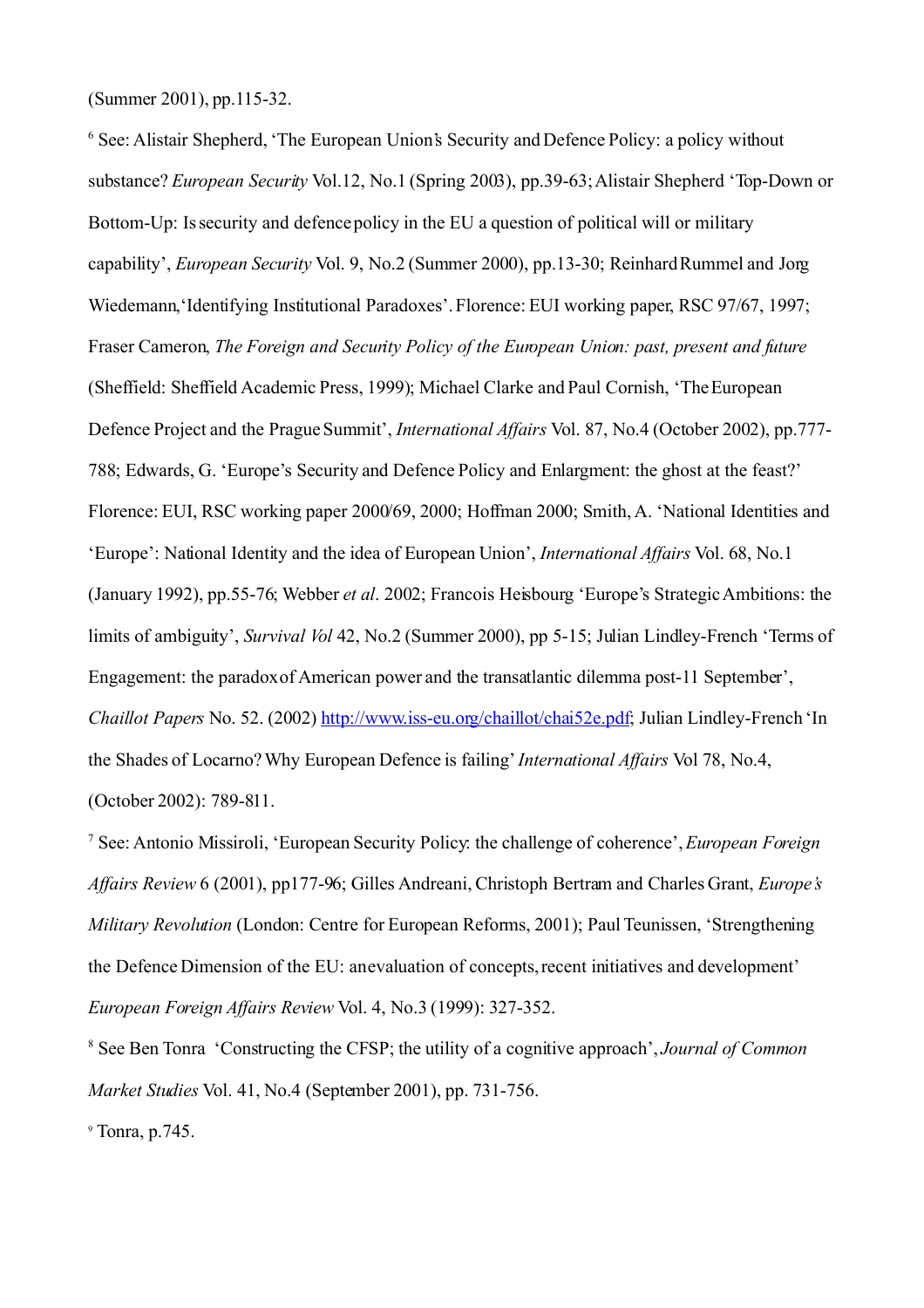<span id="page-23-0"></span><sup>10</sup> In their discussion of the CFSP, Andreani *et al.* adopt a very similar position to Tonra. They note the importance of peer pressure and shame in forcing member states to contribute more to the ESDP, see Andreani et al., pp. 63-4.

<span id="page-23-1"></span><sup>11</sup> In his interesting article on the ESDP, Mikkel Rasmussen expresses asimilar point. The viability of the ESDP requires a unified strategic culture and concept in the first instance. Capabilities are irrelevant if there is disagreement on when and how to use them: see Mikkel Rasmussen,'Turbulent Neighbourhoods: how to deploy the EU's Rapid Reaction Force', *Contemporary Security Policy* Vol. 23, No.2 (August 2002), pp.39-60. Rasmussen goes on to discuss the criteria when the European Rapid Reaction Force might be deployed rather than analysing the conditions in which a unified strategic culture might emerge.

<span id="page-23-3"></span><span id="page-23-2"></span><sup>12</sup> Andreani et al., p.85; Lindley-French, 'Terms of Engagement', p.60, 'Shades of Locarno', p.810. <sup>13</sup> Clarke and Cornish, p.783.

<span id="page-23-4"></span><sup>14</sup> Shepherd, 58; Nicole Gnesotto (ed.). 2004. *EU Security and Defence Policy: the first five years (1999-2004)*. Paris: Institute for Security Studies, p. 278.

<span id="page-23-5"></span><sup>15</sup> Günther Lachmann*,* 'Strucks Weltstreitmacht'*, Die Welt* 18 January 2004. Retrieved from: http://web.lexis-nexis.com/executive.

<span id="page-23-6"></span><sup>16</sup> In May 2003, the Ministers of Foreign Affairs of the European Union tasked the High Representation, Javier Solana, to draw up a draft document on the European strategic concept. Solana presented 'A Secure European in a Better World'to the European Council in Thessaloniki in June 2003 where it was approved as the 'European Security Strategy' and eventually adopted by the December 2003 European Council. Solana's report highlighted the new strategic threats which now confronts Europe – terrorism, weapons of mass destruction, failed states and organised crime – and exhorted European member states to increase their defence capabilities so that collectively, member states were capable of responding to contemporary threats. See Javier Solana, 'A Secure Europe in a Better World', (2003) [http://ue.eu.int/ueDocs/cms\\_Data/docs/pressdata/EN/reports/76255.pdf.](http://ue.eu.int/ueDocs/cms_Data/docs/pressdata/EN/reports/76255.pdf); European Security Strategy. *A Secure Europe in a Better World*. (2003)

http://ue.eu.int/uedocs/cmsUpload/78367.pdf. Solana emphasised the strategic importance of the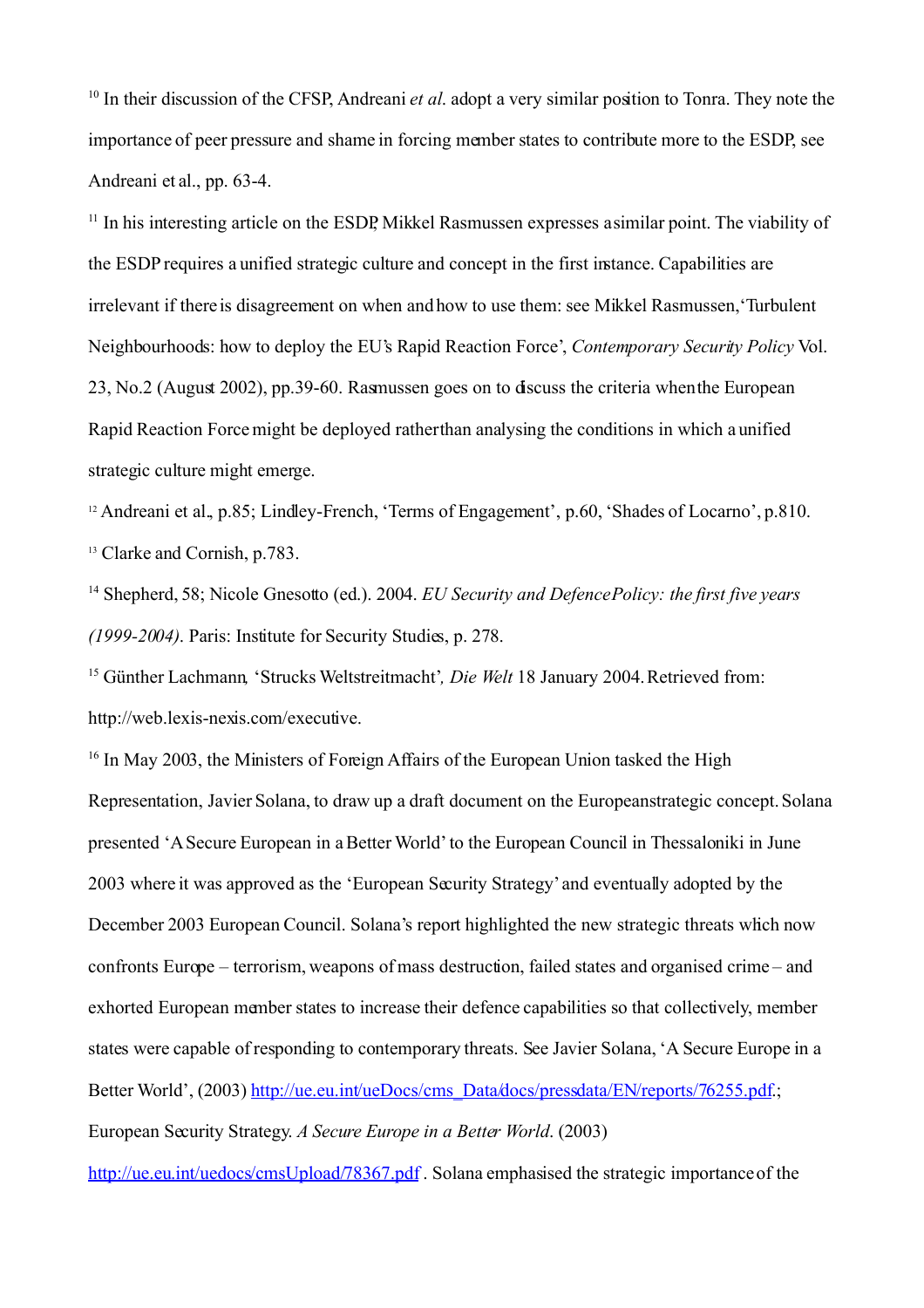nations to the East of the new 25 nation EU and the borders of the Mediterranean but he also noted that EU states had intervened in the Balkans, Afghanistan, East Timor and the Congo and it was likely that such deployments would continue to be necessary, see Solana, p. 11. Solana's vision of a European Security Concept has informed those articles of the Draft Constitution of the European Union which deal with security and defence issues. Like Solana, the Constitution expands the security and defence definitions which had appeared in previous Treaties since Maastricht. Significantly, the Draft Constitution goes some way beyond the Petersberg tasks which were central to the St Malo Declaration and the subsequent Treaty signed at Nice; see Martin Ortega, 'Beyond Petersburg: Missions for the EU Military Forum' in Gnesotto, N. (ed.) *EU Security and Defence Policy: the first five years (1999-2004)* (Paris: Institute for Security Studies, 2004). Solana's document draws on and reflects the understandings of European member states and. above all, those of France, Britain and Germany.

<span id="page-24-0"></span><sup>17</sup> General Sir Michael Rose, *Fighting for Peace*. London: Time Warner, 1999; Jolyon Howorth, 'European Integration and defence: the ultimate challenge', *Chaillot Papers* 43, (2000) [http://www.iss-eu.org/chaillot.chai43e.html,](http://www.iss-eu.org/chaillot.chai43e.html) p.13; General Wesley Clark, W, *Waging Modern War*. New York: Public Affairs, 2001 p.330; Daalder and O'Hanlon, p.137)

<span id="page-24-1"></span><sup>18</sup> Janet Brvant, 'France and NATO from 1966 to Kosovo: coming full circle?' *European Security* Vol.9, No.3 (2000), p.26; Robert Grant,'France's New Relationship with NATO', *Survival* Vol. 38, No.1 (Spring 1996), pp.58-80; Ted Galen Carpenter, *NATO enters the 21 st Century*. London: Frank Cass, 2001.

<span id="page-24-2"></span><sup>19</sup> Philip Gordon, 'Actors and Witnesses'Comment in Gnesotto, N. (ed.). *EU Security and Defence Policy: the first five years (1999-2004)*. Paris: Institute for Security Studies, 2004. p.218

<span id="page-24-3"></span><sup>20</sup> Therese Delpech, 'Dreierdiplomatie der Zukunft', in Volle A and Weidenfeld, W (eds.) *Europaische Sicherheitspolitik in der Bewaehrung*. (Bielefeld. Bertelsmann, 2000), p. 50; Rachel Utley, 'The Case for Coalition: motivation and prospects. French military intervention in the 1990s', *Strategic and Combat Studies Institute*. No.41. (June 2001).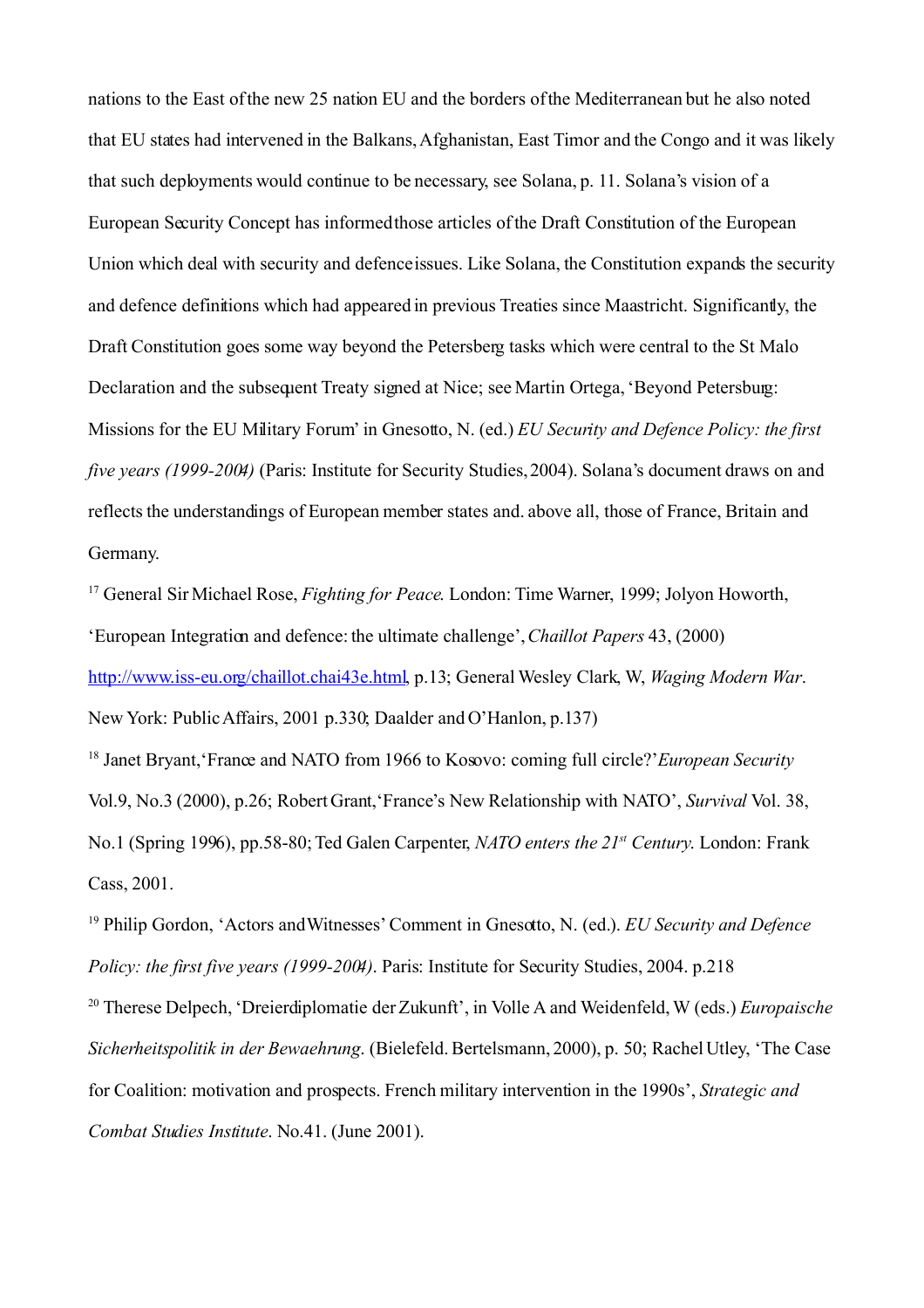<span id="page-25-0"></span><sup>21</sup> See: Ania Dalgaard-Nielsen, 'The Gulf War: the German Resistance' *Survival* Vol. 45, No. 1 (Spring 2003), pp.102-110; Tom Dyson, 'Civilian power and 'History-Making' Decisions: German Agenda Setting on Europe', *European Security* Vol. 11, No.1 (Spring 2002), pp.27-48; Hanns Maull, 'Germany and the Use of Force: still a "civilian power"?' *Survival* Vol.42, No.2 (Summer 2000), p.62; Mary Sarotte, 'German Military Reform and European Security', *Adelphi Paper* 340. (New York: Oxford University Press, 2001).

<span id="page-25-1"></span><sup>22</sup> See Kerry Longhurst, 'The Reform of the German Armed Forces: coming of age?'*European Security* Vol.9, No.4 (Winter 2000), p.33; Dyson, p.43.

<span id="page-25-2"></span><sup>23</sup> Noah Barkin, 'Schroeder rules out troops for Iraq', 14 October 2004. Retrieved from: http://www.rense.com/general58/schroederrulesoutgerman.htm.

<span id="page-25-3"></span><sup>24</sup> Patrick Bratton, 'France and the Revolution in Military Affairs'*Contemporary Security Policy* Vol. 23, No.2 (August 2002), p.92.

<span id="page-25-4"></span><sup>25</sup> Bratton, p.98; Justin McKenna, 1997. 'Towards the Army of the Future: Domestic Politics and the End of Conscription in France', *West European Politics* Vol.20, No.4 (October 1997), p.136; Johnsen *et al*., p.63.

<span id="page-25-5"></span> $26$  Utley, p.28.

<span id="page-25-6"></span><sup>27</sup> Hans-Jurgen Leersch, 'Bundeswehr-Verband begrüßt radikalen Umbau;

Pläne des Generalinspekteurs umstritten', *Die Welt* 19 December 2003. Retrieved from:

[http://web.lexis-nexis.com/executive/form?\\_index=exec\\_en.html&](http://web.lexis-nexis.com/executive/form?_index=exec_en.html&)

lang=en&ut=3283169693.

<span id="page-25-7"></span><sup>28</sup> See Richard von Weizsaecker, R von. 2000. *Gemeinsame Sicherheit und Zukunft der Bundeswehr*. Retrieved from: [http://www.bundeswehr.de/misc/pdf/wir/00\\_bericht\\_kommission.pdf,](http://www.bundeswehr.de/misc/pdf/wir/00_bericht_kommission.pdf) p. 72; Girhard von Kirchbach, Generalinspekteur der Bundeswehr. 2000. *Eckwerte fur die Konzeptionelle und Planerische Weiterentwicklung der Streitkraefte*. Retrieved from:

[http://www.friederle.de/krieg/kirchbacheckwerte.pdf.](http://www.friederle.de/krieg/kirchbacheckwerte.pdf),p.7; Rudolf Scharping, Der Bundesminister Der Vertidigung. 2000. *Die Bundeswehr sicher in 21.Jahrhundert: Eckpfeiler fur eine Erneurung von Grund auf.* Retrieved from: [http://www.friederle.de/krieg/scharpingeckpfeiler.pdf.](http://www.friederle.de/krieg/scharpingeckpfeiler.pdf), p.12.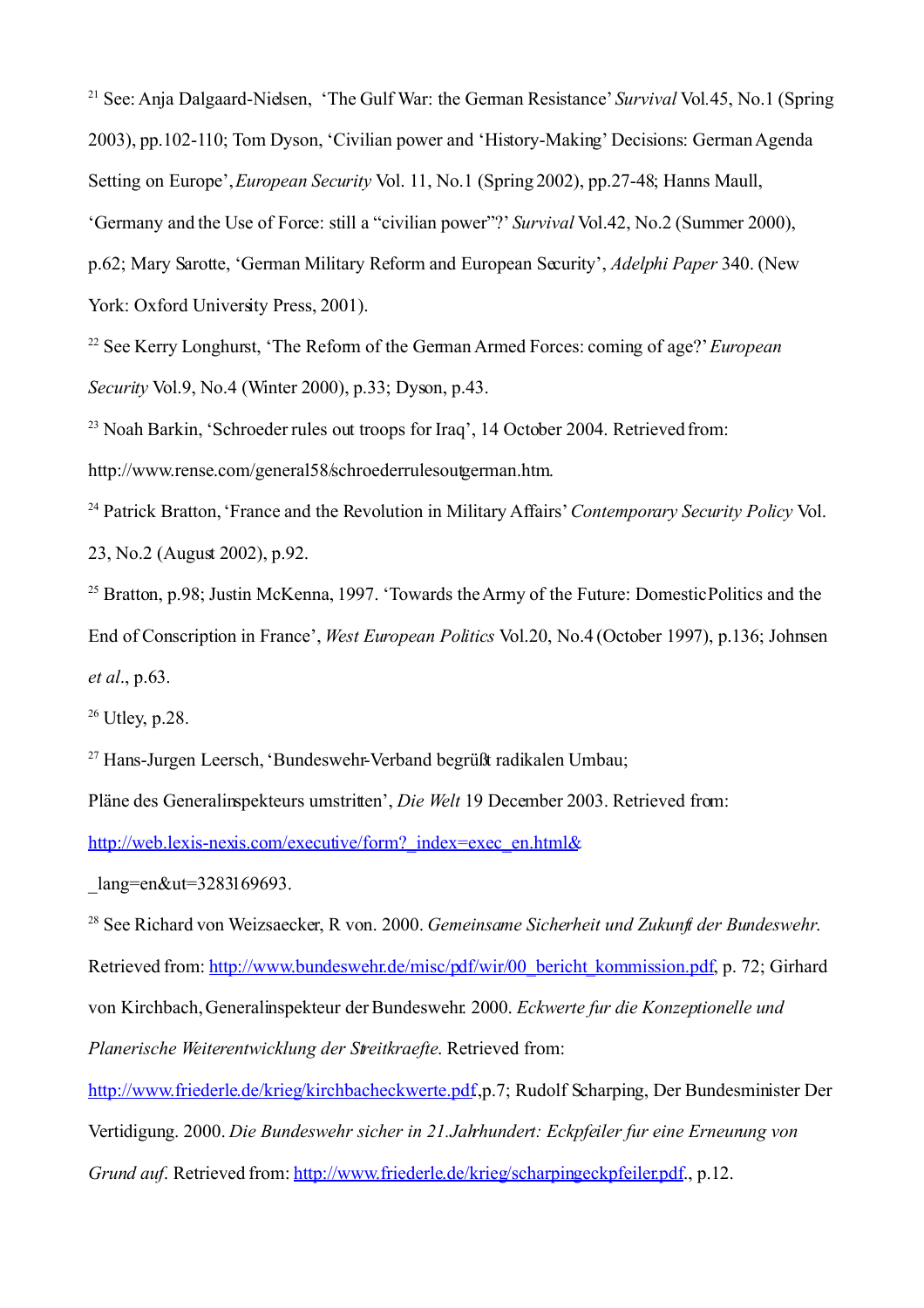<span id="page-26-0"></span><sup>29</sup> Since its formal ratification at the European Council meeting at Nice, the ESDP has been invoked for four interventions; the European Union Police Mission to Bosnia and Herzegovina from January 2003, a military peace support operation to the former Yugoslav Republic of Macedonia (FYROM) from March 2003, crisis management in the Democratic Republic of Congo from June until September 2003 and a further police mission in FYROM from December 2003 called Operation Proxima. See Missiroli, A. 'ESDP – Post-Iraq. Building a European Security and Defence Policy: what are the priorities? The Cicero Foundation, (2003)

<http://www.cicerofoundation.org/>lectures/missiroli\_jun03.html; Lindstrom, G. 'On the Ground: ESDP Operations' in Gnesotto, N. (ed) *EU Security and Defence Policy: the first five years (1999-2004)*. (Paris: Institute for Security Studies, 2004). This paper focuses only on the two military missions. <sup>30</sup>Missiroli, 'ESDP – Post-Iraq', pp.5-6.

<span id="page-26-2"></span><span id="page-26-1"></span><sup>31</sup> Malcolm Chalmers cited in House of Commons. 2000. 'Common European Security and Defence Policy: A Progress Report', Research Paper 00/84,

[http://www.parliament.uk/commons/lib/research/rp2000/rp00-084.pdf,](http://www.parliament.uk/commons/lib/research/rp2000/rp00-084.pdf) p.16.

<span id="page-26-3"></span><sup>32</sup> Paul Williams, 'Fighting for Freetown: British military intervention in Sierra Leone',

*Contemporary Security Policy* Vol.22, No.3 (December 2001), pp.140-160.

<span id="page-26-4"></span><sup>33</sup> Theo Sommers, 'Actors and Witnesses' Comment in Gnesotto, N. (ed.). *EU Security and Defence Policy: the first five years (1999-2004)* (Paris: Institute for Security Studies, 2004), p. 250)

<span id="page-26-5"></span> $34$  In January 1994, NATO developed the European Security Defence Identity as part of a new concept, the Combined Joint Task Force. Allied Command Europe Rapid Reaction Force (ARRC) was developed as a result of this new concept. See Trevor Salmon, *The European Union and the 1996 Intergovernmental Conference: Crisis or Opportunity? The Common Foreign and Security Policy and Defence*. (Hull: University of Hull Press, 1996), p.11; James Sperling, (ed.) *Two Tiers or Two Speeds? The European Security Order and the enlargment of the European Union and NATO* (Manchester: Manchester University Press, 1999), p.48; Ruggie, J 1997. 'Consolidating the European Pillar: the key to NATO's future', *Washington Quarterly* Vol.20, No.1 (1997), pp.109-24; Grant, p.58; Roger Palin, 'Multinational Military Forces: Problems and Prospects'*Adelphi Paper* 294. (New York: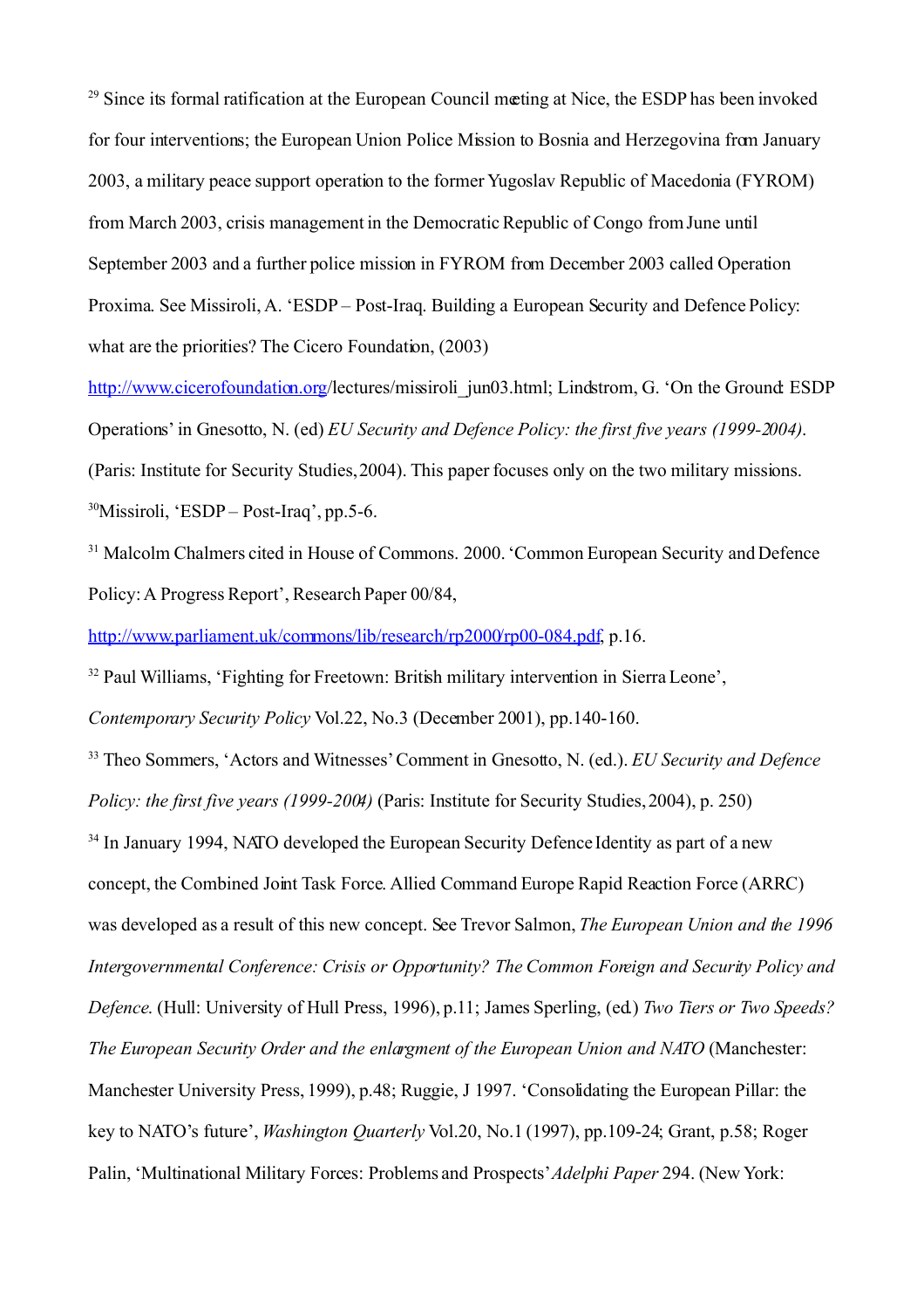Oxford University Press, 1994), pp.55-8. This force consisted of a combination of NATO's European partners. Britain, in particular, was prominent in it and eventually became the permanent commanders of this force, despite opposition from Germany, See Ann Deighton, A. 'On the Cusp: Britain, Maastricht and European Security'. Florence: EUI Working Paper RSC 97/59, 1997, p.9; Wolfgang Schlor, 'German Security Policy'. *Adelphi Paper* 277. (London: Brasseys for the Institute of International Strategic Studies, 1993), p.30; Grant 1996, p.58; Lawrence Freedman and Antoine Menon, 'Conclusion: defence, states and integration' in Jolyon Howorth and Antoine Menon, *The European Union and National Defence Policy*. (London: Routledge, 1997). ARRC is not structured for light, 'out of area' deployment and, consequently, the NRF has been developed independently; See Hans Binnendijk and Richard Kugler, 'Transforming European Forces'*Survival* Vol.44, No.3 (Autumn 2002), p.125.

<span id="page-27-0"></span><sup>35</sup> Binnendijk and Kugler, p.127; Clarke and Cornish 2002, p.787.

<span id="page-27-1"></span><sup>36</sup> Binnendijk and Kugler 2002, p.127

<span id="page-27-2"></span><sup>37</sup> See<http://www.nato.int/nrdc-it/docu/brochure/041001.pdf>

<span id="page-27-3"></span><sup>38</sup> See [http://www.army-technology.](http://www.army-technology/) com/contractors/ missiles/ nato.html.

<span id="page-27-4"></span><sup>39</sup> See<http://www.nato.int/shape/news/2004/10/ i041012a.htm>

<span id="page-27-5"></span><sup>40</sup> See [http://www.nato.int/issues/nrf/.](http://www.nato.int/issues/nrf/)

<span id="page-27-6"></span><sup>41</sup> See<http://www.nato.int/issues/nrf/index.html>

<span id="page-27-7"></span><sup>42</sup> Klaus Naumann, 'Europa in NATO', in Volle, A and Weidenfeld, W (eds.) *Europaische*

*Sicherheitspolikik in der Bewaehrung*. (Bielefeld: Berterlsmann 2000), p.48.

<span id="page-27-8"></span> $43$  Naumann, p.47.

<span id="page-27-9"></span><sup>44</sup> Burkard Schmitt, 'European Capabilities: How Many Divisions?'in Gnesotto, N. (ed.). *EU Security and Defence Policy: the first five years (1999-2004)* (Paris: Institute for Security Studies, 2004), p.98; See Terry Terriff, 'The European Union Rapid Reaction Force: An embryonic cosmopolitan military?' in Elliott, L and Cheeseman, G. (eds.) *Forces for Good? Cosmopolitan Militaries in the 21st Century* (Manchester: Manchester University Press, 2004a), pp. 150-167.

<span id="page-27-10"></span><sup>45</sup> See<http://www.nato.int/issues/nrf/index.html>